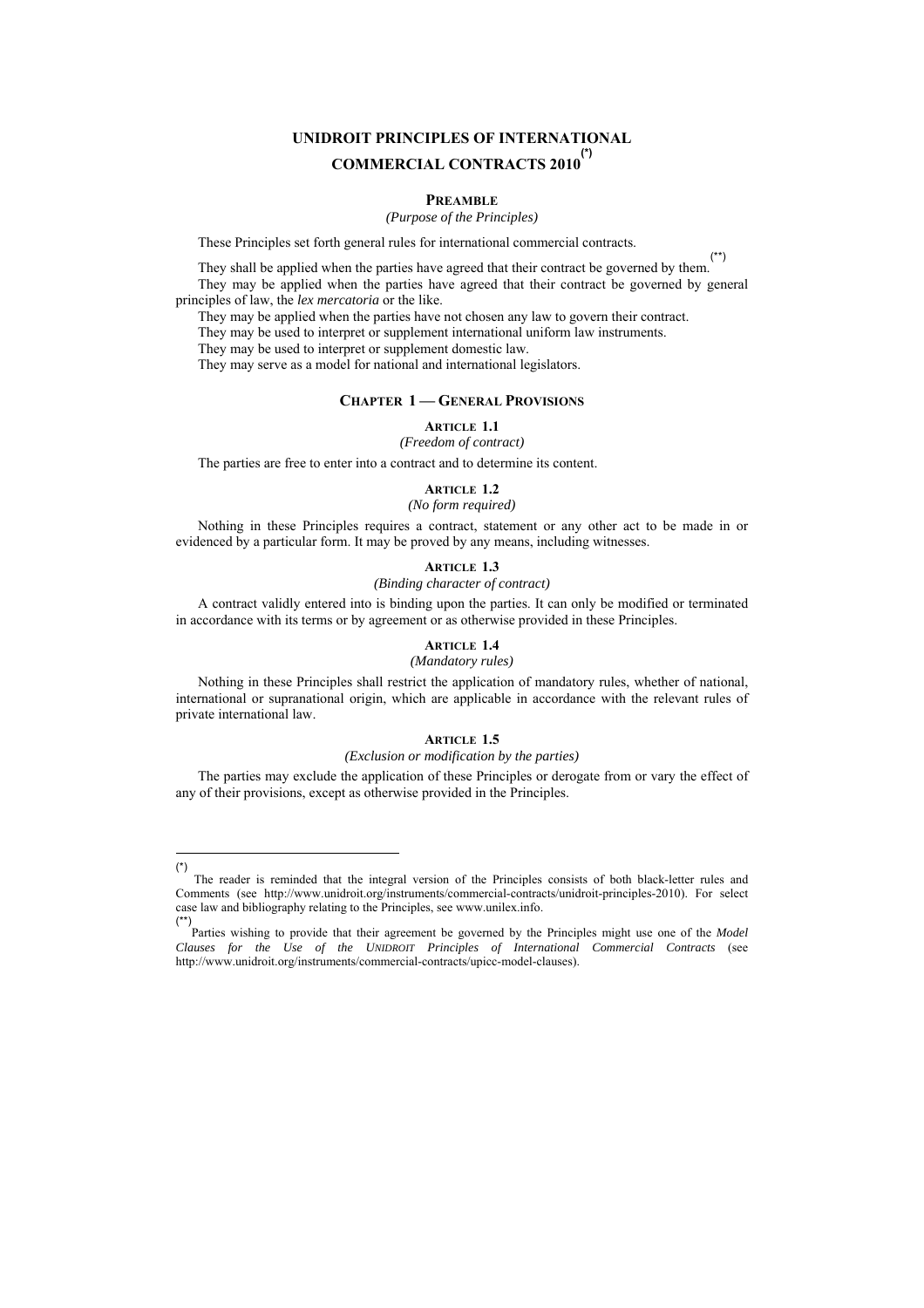# **ARTICLE 1.6**

#### *(Interpretation and supplementation of the Principles)*

(1) In the interpretation of these Principles, regard is to be had to their international character and to their purposes including the need to promote uniformity in their application.

(2) Issues within the scope of these Principles but not expressly settled by them are as far as possible to be settled in accordance with their underlying general principles.

#### **ARTICLE 1.7**

# *(Good faith and fair dealing)*

(1) Each party must act in accordance with good faith and fair dealing in international trade.

(2) The parties may not exclude or limit this duty.

# **ARTICLE 1.8**

#### *(Inconsistent behaviour)*

A party cannot act inconsistently with an understanding it has caused the other party to have and upon which that other party reasonably has acted in reliance to its detriment.

# **ARTICLE 1.9**

# *(Usages and practices)*

(1) The parties are bound by any usage to which they have agreed and by any practices which they have established between themselves.

(2) The parties are bound by a usage that is widely known to and regularly observed in international trade by parties in the particular trade concerned except where the application of such a usage would be unreasonable.

#### **ARTICLE 1.10**

#### *(Notice)*

(1) Where notice is required it may be given by any means appropriate to the circumstances.

(2) A notice is effective when it reaches the person to whom it is given.

(3) For the purpose of paragraph (2) a notice "reaches" a person when given to that person orally or delivered at that person's place of business or mailing address.

(4) For the purpose of this Article "notice" includes a declaration, demand, request or any other communication of intention.

# **ARTICLE 1.11**

### *(Definitions)*

In these Principles

– "court" includes an arbitral tribunal;

where a party has more than one place of business the relevant "place of business" is that which has the closest relationship to the contract and its performance, having regard to the circumstances known to or contemplated by the parties at any time before or at the conclusion of the contract;

– "obligor" refers to the party who is to perform an obligation and "obligee" refers to the party who is entitled to performance of that obligation.

– "writing" means any mode of communication that preserves a record of the information contained therein and is capable of being reproduced in tangible form.

#### **ARTICLE 1.12**

# *(Computation of time set by parties)*

(1) Official holidays or non-business days occurring during a period set by parties for an act to be performed are included in calculating the period.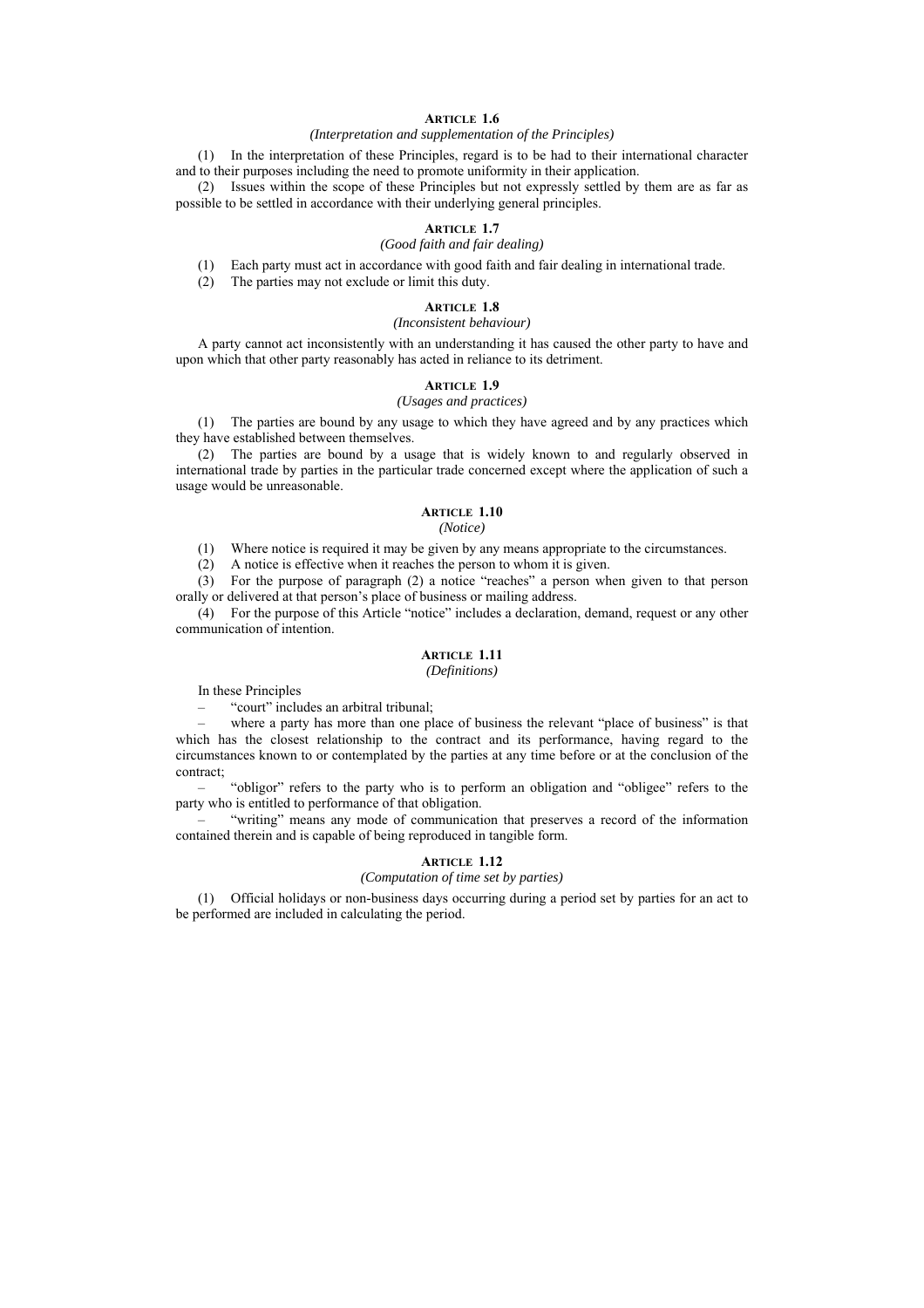(2) However, if the last day of the period is an official holiday or a non-business day at the place of business of the party to perform the act, the period is extended until the first business day which follows, unless the circumstances indicate otherwise.

(3) The relevant time zone is that of the place of business of the party setting the time, unless the circumstances indicate otherwise.

## **CHAPTER 2 — FORMATION AND AUTHORITY OF AGENTS**

#### **SECTION 1: FORMATION**

## **ARTICLE 2.1.1**

# *(Manner of formation)*

A contract may be concluded either by the acceptance of an offer or by conduct of the parties that is sufficient to show agreement.

# **ARTICLE 2.1.2**

#### *(Definition of offer)*

A proposal for concluding a contract constitutes an offer if it is sufficiently definite and indicates the intention of the offeror to be bound in case of acceptance.

#### **ARTICLE 2.1.3**

# *(Withdrawal of offer)*

(1) An offer becomes effective when it reaches the offeree.

(2) An offer, even if it is irrevocable, may be withdrawn if the withdrawal reaches the offeree before or at the same time as the offer.

# **ARTICLE 2.1.4**

# *(Revocation of offer)*

(1) Until a contract is concluded an offer may be revoked if the revocation reaches the offeree before it has dispatched an acceptance.

(2) However, an offer cannot be revoked

(a) if it indicates, whether by stating a fixed time for acceptance or otherwise, that it is irrevocable; or

(b) if it was reasonable for the offeree to rely on the offer as being irrevocable and the offeree has acted in reliance on the offer.

# **ARTICLE 2.1.5**

#### *(Rejection of offer)*

An offer is terminated when a rejection reaches the offeror.

#### **ARTICLE 2.1.6**

#### *(Mode of acceptance)*

(1) A statement made by or other conduct of the offeree indicating assent to an offer is an acceptance. Silence or inactivity does not in itself amount to acceptance.

(2) An acceptance of an offer becomes effective when the indication of assent reaches the offeror.

(3) However, if, by virtue of the offer or as a result of practices which the parties have established between themselves or of usage, the offeree may indicate assent by performing an act without notice to the offeror, the acceptance is effective when the act is performed.

# **ARTICLE 2.1.7**

# *(Time of acceptance)*

An offer must be accepted within the time the offeror has fixed or, if no time is fixed, within a reasonable time having regard to the circumstances, including the rapidity of the means of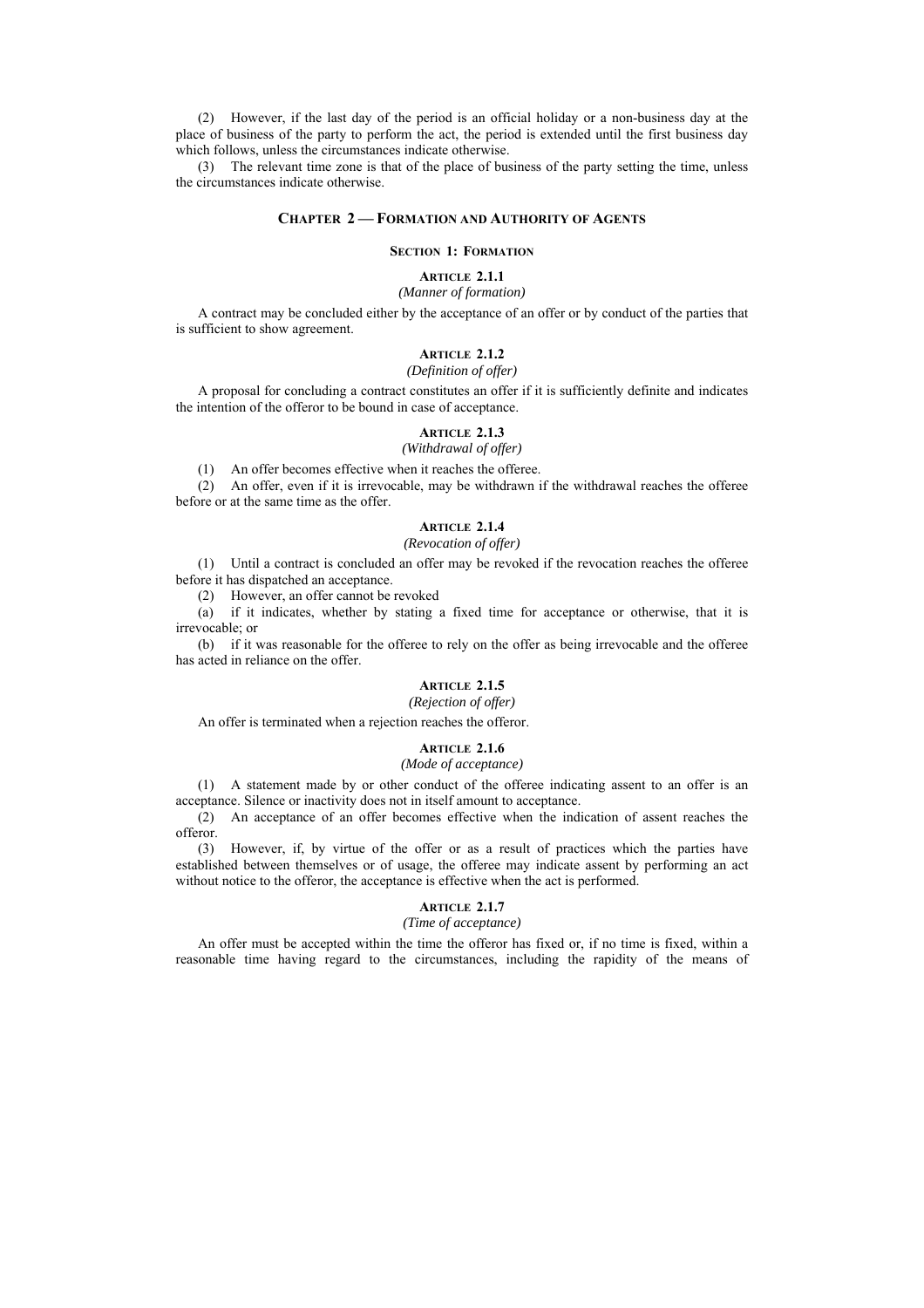communication employed by the offeror. An oral offer must be accepted immediately unless the circumstances indicate otherwise.

#### **ARTICLE 2.1.8**

### *(Acceptance within a fixed period of time)*

A period of acceptance fixed by the offeror begins to run from the time that the offer is dispatched. A time indicated in the offer is deemed to be the time of dispatch unless the circumstances indicate otherwise.

#### **ARTICLE 2.1.9**

#### *(Late acceptance. Delay in transmission)*

(1) A late acceptance is nevertheless effective as an acceptance if without undue delay the offeror so informs the offeree or gives notice to that effect.

(2) If a communication containing a late acceptance shows that it has been sent in such circumstances that if its transmission had been normal it would have reached the offeror in due time, the late acceptance is effective as an acceptance unless, without undue delay, the offeror informs the offeree that it considers the offer as having lapsed.

### **ARTICLE 2.1.10**

#### *(Withdrawal of acceptance)*

An acceptance may be withdrawn if the withdrawal reaches the offeror before or at the same time as the acceptance would have become effective.

# **ARTICLE 2.1.11**

#### *(Modified acceptance)*

(1) A reply to an offer which purports to be an acceptance but contains additions, limitations or other modifications is a rejection of the offer and constitutes a counter-offer.

(2) However, a reply to an offer which purports to be an acceptance but contains additional or different terms which do not materially alter the terms of the offer constitutes an acceptance, unless the offeror, without undue delay, objects to the discrepancy. If the offeror does not object, the terms of the contract are the terms of the offer with the modifications contained in the acceptance.

#### **ARTICLE 2.1.12**

# *(Writings in confirmation)*

If a writing which is sent within a reasonable time after the conclusion of the contract and which purports to be a confirmation of the contract contains additional or different terms, such terms become part of the contract, unless they materially alter the contract or the recipient, without undue delay, objects to the discrepancy.

#### **ARTICLE 2.1.13**

#### *(Conclusion of contract dependent on agreement on specific matters or in a particular form)*

Where in the course of negotiations one of the parties insists that the contract is not concluded until there is agreement on specific matters or in a particular form, no contract is concluded before agreement is reached on those matters or in that form.

#### **ARTICLE 2.1.14**

#### *(Contract with terms deliberately left open)*

(1) If the parties intend to conclude a contract, the fact that they intentionally leave a term to be agreed upon in further negotiations or to be determined by a third person does not prevent a contract from coming into existence.

- (2) The existence of the contract is not affected by the fact that subsequently
- (a) the parties reach no agreement on the term; or
- (b) the third person does not determine the term,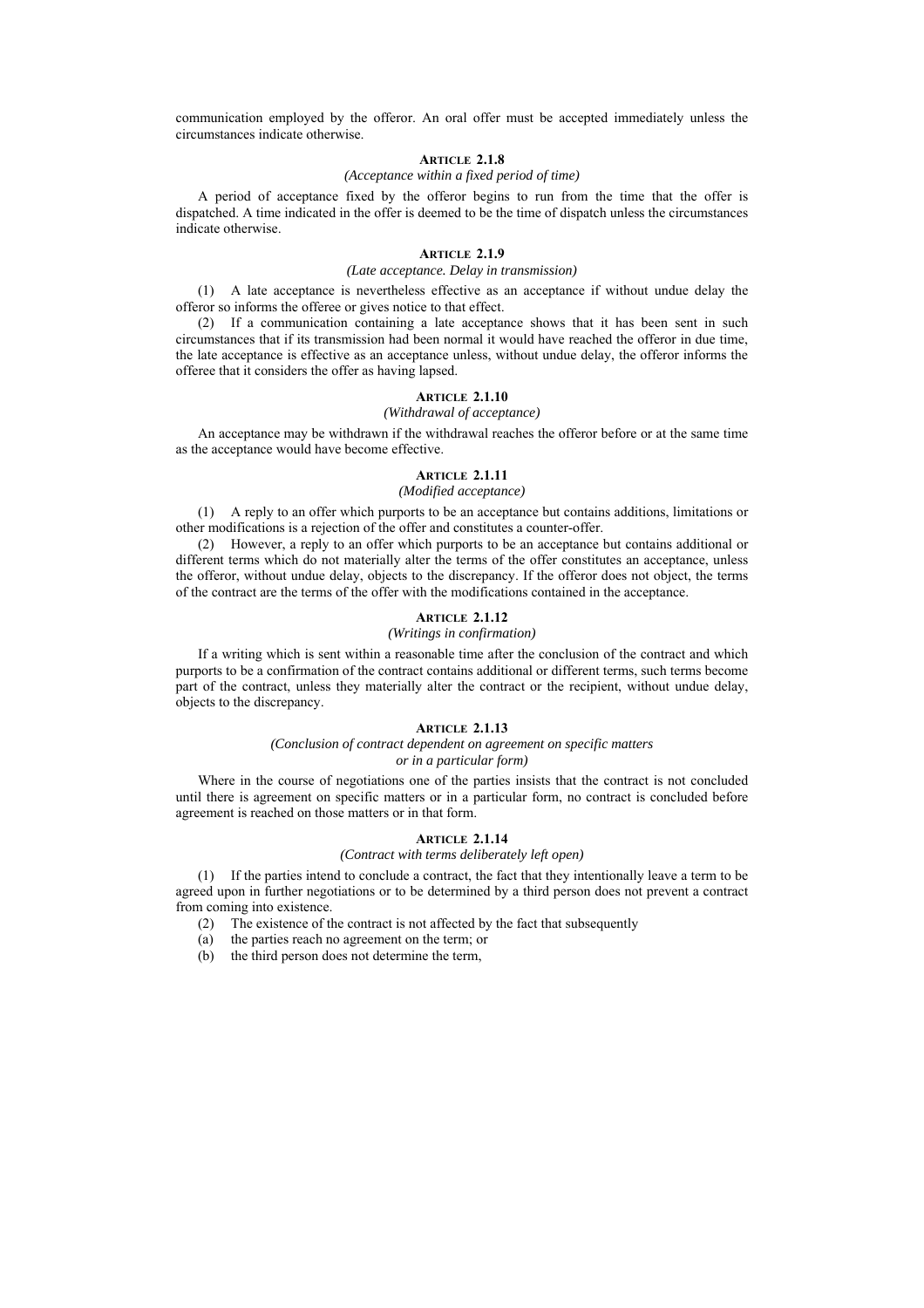provided that there is an alternative means of rendering the term definite that is reasonable in the circumstances, having regard to the intention of the parties.

#### **ARTICLE 2.1.15**

### *(Negotiations in bad faith)*

(1) A party is free to negotiate and is not liable for failure to reach an agreement.

(2) However, a party who negotiates or breaks off negotiations in bad faith is liable for the losses caused to the other party.

(3) It is bad faith, in particular, for a party to enter into or continue negotiations when intending not to reach an agreement with the other party.

# **ARTICLE 2.1.16**

# *(Duty of confidentiality)*

Where information is given as confidential by one party in the course of negotiations, the other party is under a duty not to disclose that information or to use it improperly for its own purposes, whether or not a contract is subsequently concluded. Where appropriate, the remedy for breach of that duty may include compensation based on the benefit received by the other party.

# **ARTICLE 2.1.17**

#### *(Merger clauses)*

A contract in writing which contains a clause indicating that the writing completely embodies the terms on which the parties have agreed cannot be contradicted or supplemented by evidence of prior statements or agreements. However, such statements or agreements may be used to interpret the writing.

### **ARTICLE 2.1.18**

### *(Modification in a particular form)*

A contract in writing which contains a clause requiring any modification or termination by agreement to be in a particular form may not be otherwise modified or terminated. However, a party may be precluded by its conduct from asserting such a clause to the extent that the other party has reasonably acted in reliance on that conduct.

#### **ARTICLE 2.1.19**

*(Contracting under standard terms)* 

(1) Where one party or both parties use standard terms in concluding a contract, the general rules on formation apply, subject to Articles 2.1.20 - 2.1.22.

(2) Standard terms are provisions which are prepared in advance for general and repeated use by one party and which are actually used without negotiation with the other party.

#### **ARTICLE 2.1.20**

### *(Surprising terms)*

(1) No term contained in standard terms which is of such a character that the other party could not reasonably have expected it, is effective unless it has been expressly accepted by that party.

(2) In determining whether a term is of such a character regard shall be had to its content, language and presentation.

### **ARTICLE 2.1.21**

#### *(Conflict between standard terms and non-standard terms)*

In case of conflict between a standard term and a term which is not a standard term the latter prevails.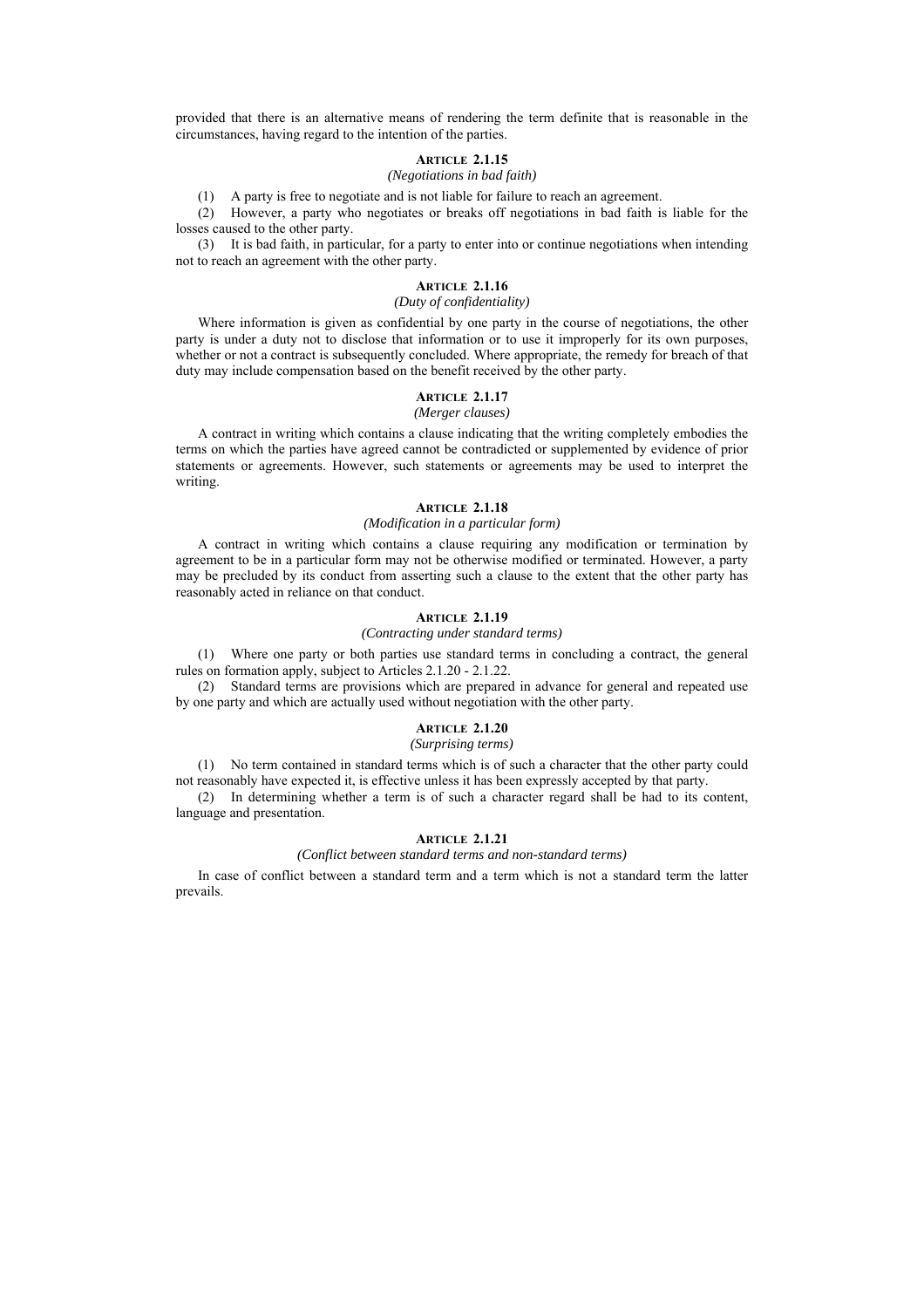# **ARTICLE 2.1.22**

# *(Battle of forms)*

Where both parties use standard terms and reach agreement except on those terms, a contract is concluded on the basis of the agreed terms and of any standard terms which are common in substance unless one party clearly indicates in advance, or later and without undue delay informs the other party, that it does not intend to be bound by such a contract.

### **SECTION 2: AUTHORITY OF AGENTS**

# **ARTICLE 2.2.1**

### *(Scope of the Section)*

(1) This Section governs the authority of a person ("the agent") to affect the legal relations of another person ("the principal") by or with respect to a contract with a third party, whether the agent acts in its own name or in that of the principal.

(2) It governs only the relations between the principal or the agent on the one hand, and the third party on the other.

(3) It does not govern an agent's authority conferred by law or the authority of an agent appointed by a public or judicial authority.

#### **ARTICLE 2.2.2**

# *(Establishment and scope of the authority of the agent)*

(1) The principal's grant of authority to an agent may be express or implied.

(2) The agent has authority to perform all acts necessary in the circumstances to achieve the purposes for which the authority was granted.

#### **ARTICLE 2.2.3**

#### *(Agency disclosed)*

(1) Where an agent acts within the scope of its authority and the third party knew or ought to have known that the agent was acting as an agent, the acts of the agent shall directly affect the legal relations between the principal and the third party and no legal relation is created between the agent and the third party.

(2) However, the acts of the agent shall affect only the relations between the agent and the third party, where the agent with the consent of the principal undertakes to become the party to the contract.

# **ARTICLE 2.2.4**

### *(Agency undisclosed)*

(1) Where an agent acts within the scope of its authority and the third party neither knew nor ought to have known that the agent was acting as an agent, the acts of the agent shall affect only the relations between the agent and the third party.

(2) However, where such an agent, when contracting with the third party on behalf of a business, represents itself to be the owner of that business, the third party, upon discovery of the real owner of the business, may exercise also against the latter the rights it has against the agent.

#### **ARTICLE 2.2.5**

#### *(Agent acting without or exceeding its authority)*

(1) Where an agent acts without authority or exceeds its authority, its acts do not affect the legal relations between the principal and the third party.

(2) However, where the principal causes the third party reasonably to believe that the agent has authority to act on behalf of the principal and that the agent is acting within the scope of that authority, the principal may not invoke against the third party the lack of authority of the agent.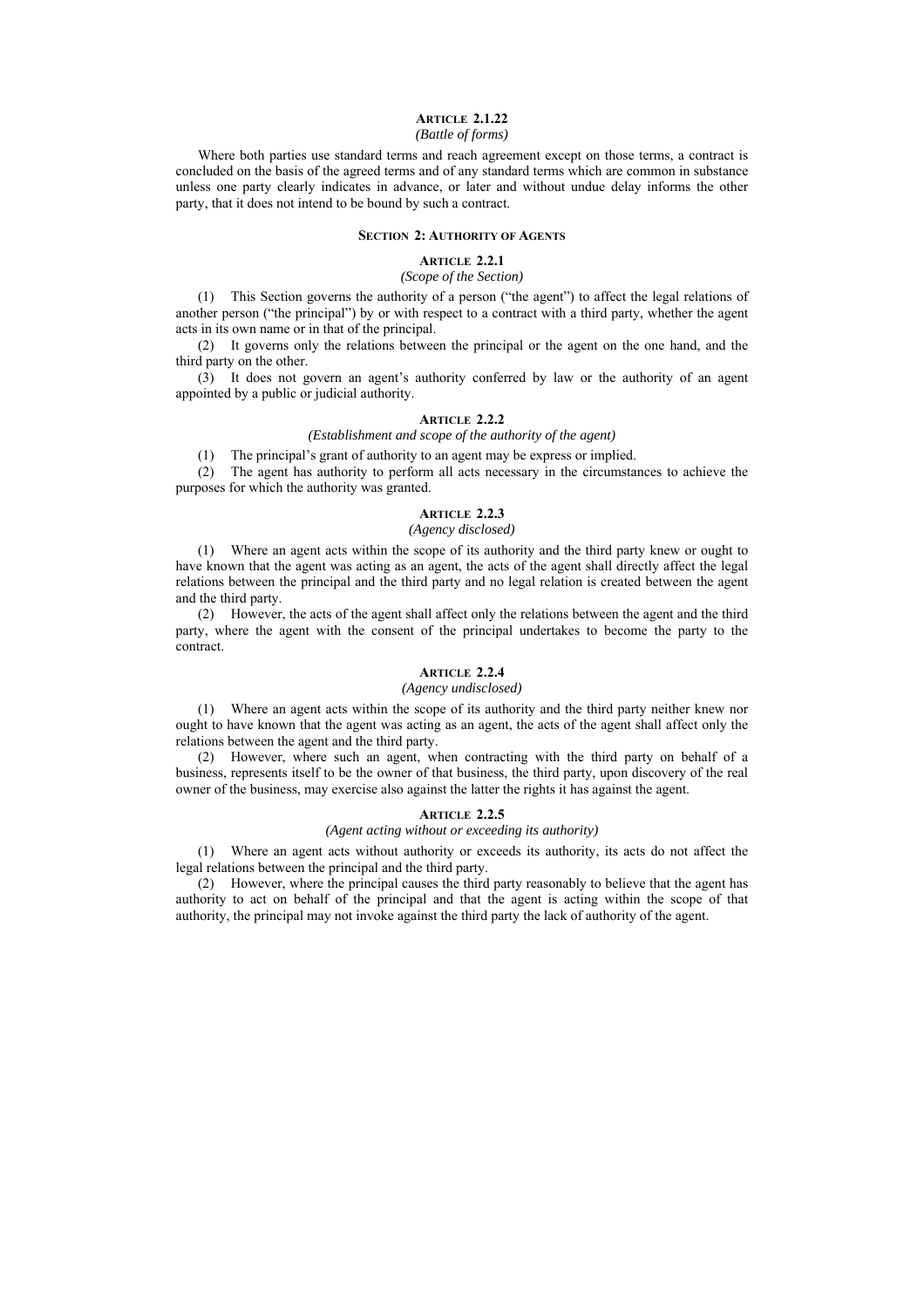# **ARTICLE 2.2.6**

### *(Liability of agent acting without or exceeding its authority)*

(1) An agent that acts without authority or exceeds its authority is, failing ratification by the principal, liable for damages that will place the third party in the same position as if the agent had acted with authority and not exceeded its authority.

(2) However, the agent is not liable if the third party knew or ought to have known that the agent had no authority or was exceeding its authority.

# **ARTICLE 2.2.7**

# *(Conflict of interests)*

(1) If a contract concluded by an agent involves the agent in a conflict of interests with the principal of which the third party knew or ought to have known, the principal may avoid the contract. The right to avoid is subject to Articles 3.2.9 and 3.2.11 to 3.2.15.

(2) However, the principal may not avoid the contract

(a) if the principal had consented to, or knew or ought to have known of, the agent's involvement in the conflict of interests; or

(b) if the agent had disclosed the conflict of interests to the principal and the latter had not objected within a reasonable time.

# **ARTICLE 2.2.8**

#### *(Sub-agency)*

An agent has implied authority to appoint a sub-agent to perform acts which it is not reasonable to expect the agent to perform itself. The rules of this Section apply to the sub-agency.

# **ARTICLE 2.2.9**

# *(Ratification)*

(1) An act by an agent that acts without authority or exceeds its authority may be ratified by the principal. On ratification the act produces the same effects as if it had initially been carried out with authority.

(2) The third party may by notice to the principal specify a reasonable period of time for ratification. If the principal does not ratify within that period of time it can no longer do so.

(3) If, at the time of the agent's act, the third party neither knew nor ought to have known of the lack of authority, it may, at any time before ratification, by notice to the principal indicate its refusal to become bound by a ratification.

# **ARTICLE 2.2.10**

*(Termination of authority)* 

(1) Termination of authority is not effective in relation to the third party unless the third party knew or ought to have known of it.

(2) Notwithstanding the termination of its authority, an agent remains authorised to perform the acts that are necessary to prevent harm to the principal's interests.

### **CHAPTER 3 — VALIDITY**

# **SECTION 1: GENERAL PROVISIONS**

**ARTICLE 3.1.1** 

*(Matters not covered)* 

This Chapter does not deal with lack of capacity.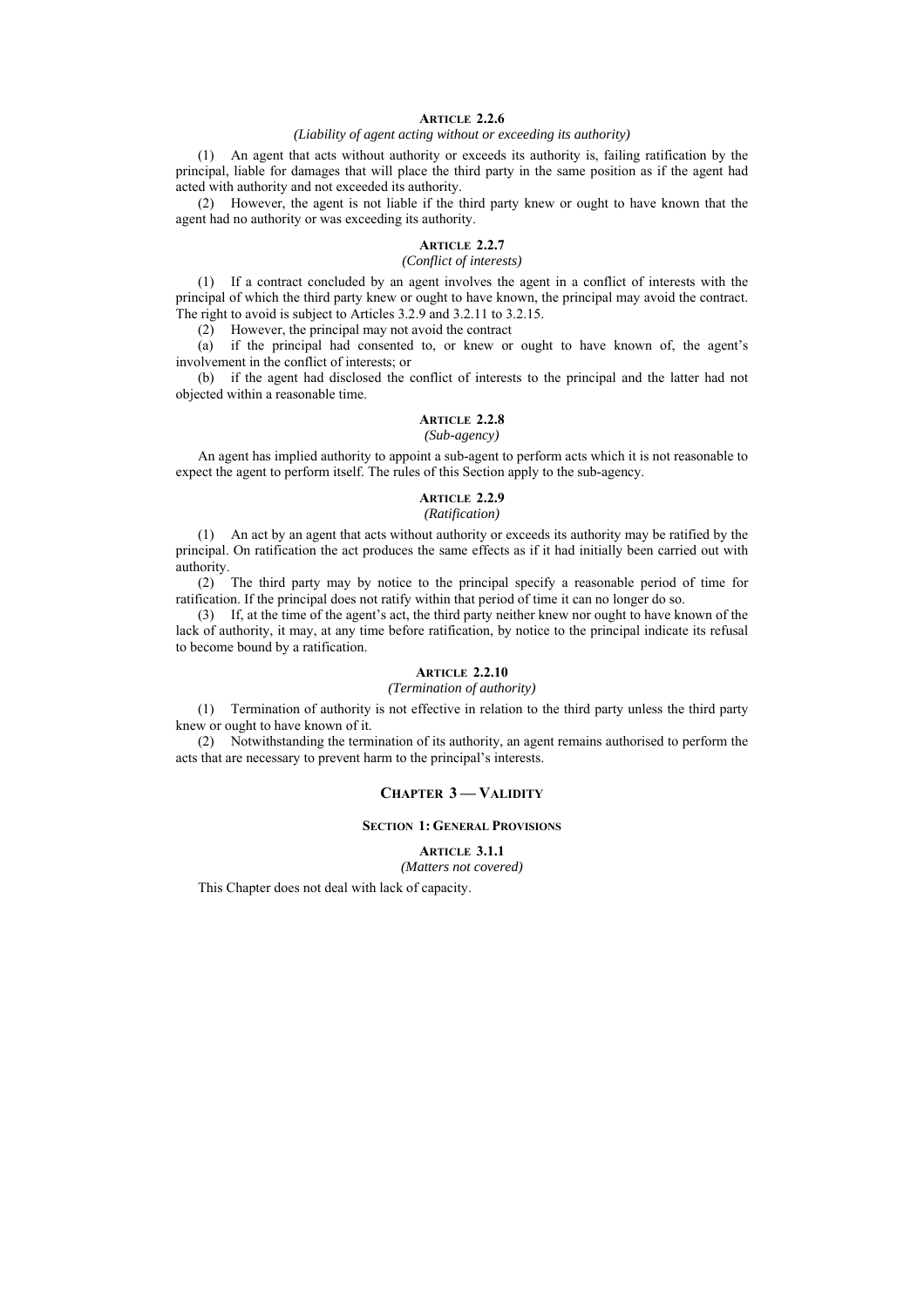# **ARTICLE 3.1.2**

#### *(Validity of mere agreement)*

A contract is concluded, modified or terminated by the mere agreement of the parties, without any further requirement.

# **ARTICLE 3.1.3**

*(Initial impossibility)* 

(1) The mere fact that at the time of the conclusion of the contract the performance of the obligation assumed was impossible does not affect the validity of the contract.

(2) The mere fact that at the time of the conclusion of the contract a party was not entitled to dispose of the assets to which the contract relates does not affect the validity of the contract.

#### **ARTICLE 3.1.4**

#### *(Mandatory character of the provisions)*

The provisions on fraud, threat, gross disparity and illegality contained in this Chapter are mandatory.

#### **SECTION 2: GROUNDS FOR AVOIDANCE**

#### **ARTICLE 3.2.1**

#### *(Definition of mistake)*

Mistake is an erroneous assumption relating to facts or to law existing when the contract was concluded.

# **ARTICLE 3.2.2**

#### *(Relevant mistake)*

(1) A party may only avoid the contract for mistake if, when the contract was concluded, the mistake was of such importance that a reasonable person in the same situation as the party in error would only have concluded the contract on materially different terms or would not have concluded it at all if the true state of affairs had been known, and

(a) the other party made the same mistake, or caused the mistake, or knew or ought to have known of the mistake and it was contrary to reasonable commercial standards of fair dealing to leave the mistaken party in error; or

(b) the other party had not at the time of avoidance reasonably acted in reliance on the contract.

(2) However, a party may not avoid the contract if

(a) it was grossly negligent in committing the mistake; or

(b) the mistake relates to a matter in regard to which the risk of mistake was assumed or, having regard to the circumstances, should be borne by the mistaken party.

#### **ARTICLE 3.2.3**

#### *(Error in expression or transmission)*

An error occurring in the expression or transmission of a declaration is considered to be a mistake of the person from whom the declaration emanated.

#### **ARTICLE 3.2.4**

#### *(Remedies for non-performance)*

A party is not entitled to avoid the contract on the ground of mistake if the circumstances on which that party relies afford, or could have afforded, a remedy for non-performance.

#### **ARTICLE 3.2.5**

#### *(Fraud)*

A party may avoid the contract when it has been led to conclude the contract by the other party's fraudulent representation, including language or practices, or fraudulent non-disclosure of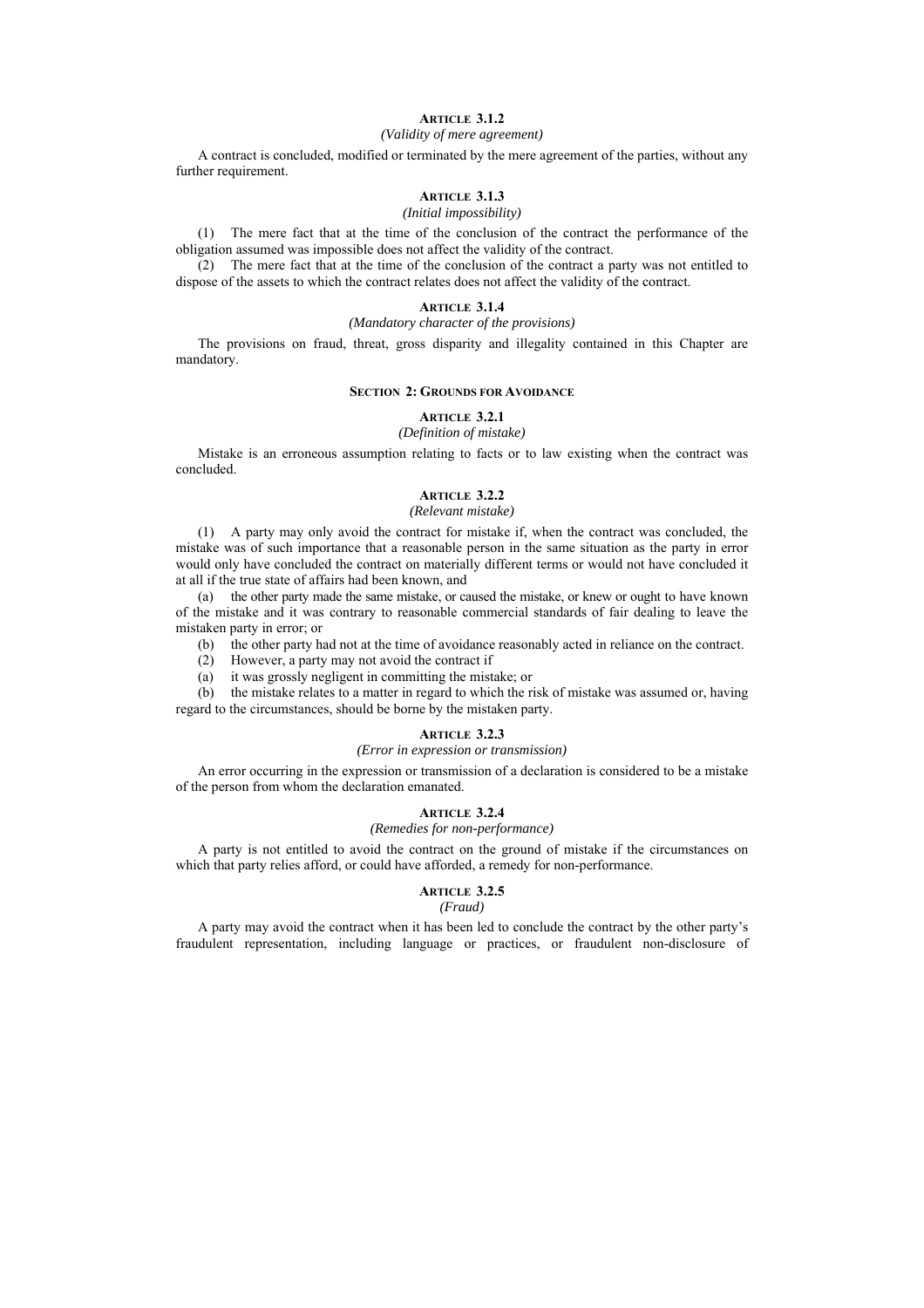circumstances which, according to reasonable commercial standards of fair dealing, the latter party should have disclosed.

#### **ARTICLE 3.2.6**  *(Threat)*

# A party may avoid the contract when it has been led to conclude the contract by the other party's unjustified threat which, having regard to the circumstances, is so imminent and serious as to leave the first party no reasonable alternative. In particular, a threat is unjustified if the act or omission with which a party has been threatened is wrongful in itself, or it is wrongful to use it as a means to obtain

#### **ARTICLE 3.2.7**

# *(Gross disparity)*

(1) A party may avoid the contract or an individual term of it if, at the time of the conclusion of the contract, the contract or term unjustifiably gave the other party an excessive advantage. Regard is to be had, among other factors, to

(a) the fact that the other party has taken unfair advantage of the first party's dependence, economic distress or urgent needs, or of its improvidence, ignorance, inexperience or lack of bargaining skill, and

(b) the nature and purpose of the contract.

the conclusion of the contract.

(2) Upon the request of the party entitled to avoidance, a court may adapt the contract or term in order to make it accord with reasonable commercial standards of fair dealing.

(3) A court may also adapt the contract or term upon the request of the party receiving notice of avoidance, provided that that party informs the other party of its request promptly after receiving such notice and before the other party has reasonably acted in reliance on it. Article 3.2.10(2) applies accordingly.

# **ARTICLE 3.2.8**

#### *(Third persons)*

(1) Where fraud, threat, gross disparity or a party's mistake is imputable to, or is known or ought to be known by, a third person for whose acts the other party is responsible, the contract may be avoided under the same conditions as if the behaviour or knowledge had been that of the party itself.

(2) Where fraud, threat or gross disparity is imputable to a third person for whose acts the other party is not responsible, the contract may be avoided if that party knew or ought to have known of the fraud, threat or disparity, or has not at the time of avoidance reasonably acted in reliance on the contract.

#### **ARTICLE 3.2.9**

### *(Confirmation)*

If the party entitled to avoid the contract expressly or impliedly confirms the contract after the period of time for giving notice of avoidance has begun to run, avoidance of the contract is excluded.

#### **ARTICLE 3.2.10**

# *(Loss of right to avoid)*

(1) If a party is entitled to avoid the contract for mistake but the other party declares itself willing to perform or performs the contract as it was understood by the party entitled to avoidance, the contract is considered to have been concluded as the latter party understood it. The other party must make such a declaration or render such performance promptly after having been informed of the manner in which the party entitled to avoidance had understood the contract and before that party has reasonably acted in reliance on a notice of avoidance.

(2) After such a declaration or performance the right to avoidance is lost and any earlier notice of avoidance is ineffective.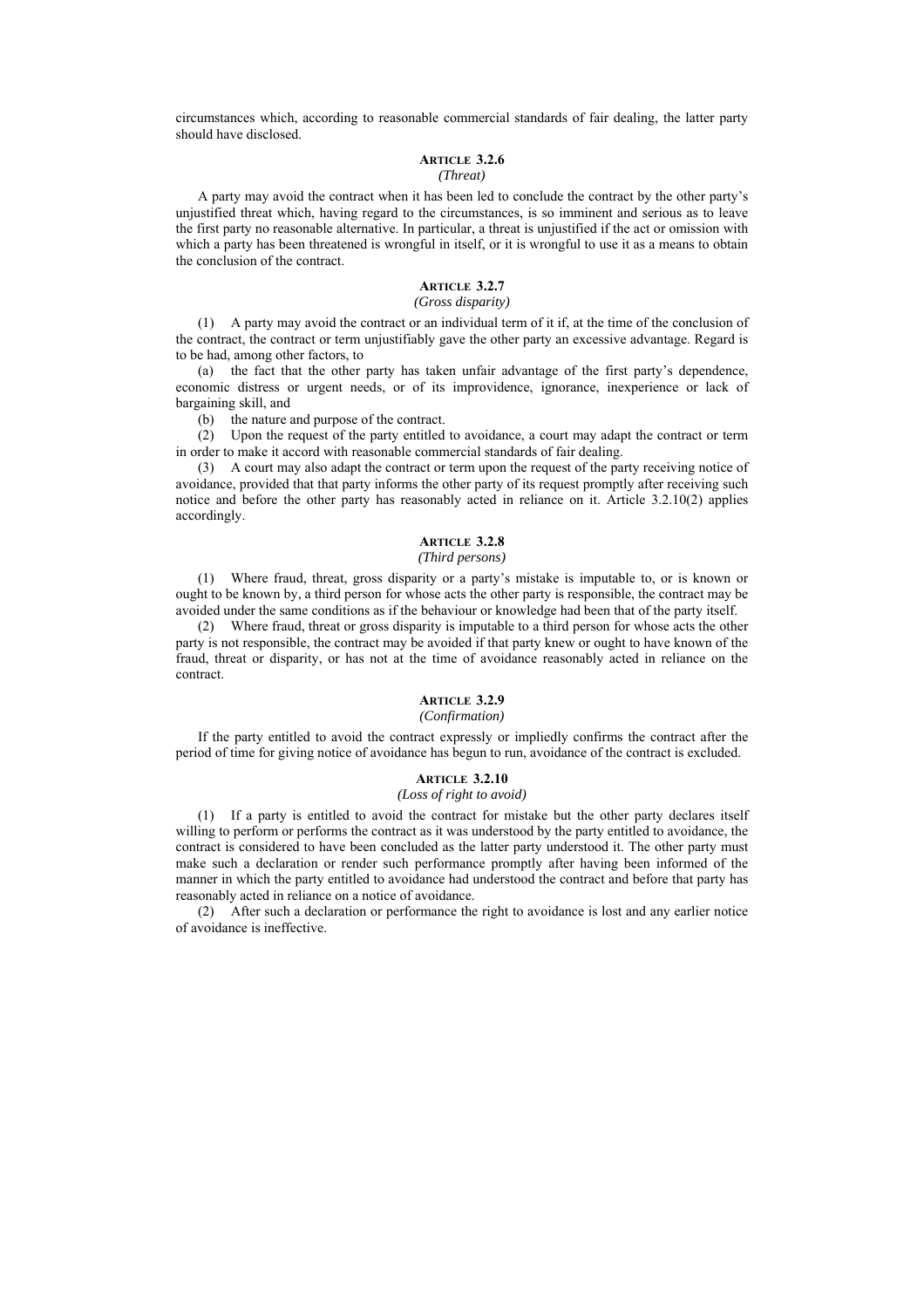# **ARTICLE 3.2.11**

# *(Notice of avoidance)*

The right of a party to avoid the contract is exercised by notice to the other party.

# **ARTICLE 3.2.12**

# *(Time limits)*

(1) Notice of avoidance shall be given within a reasonable time, having regard to the circumstances, after the avoiding party knew or could not have been unaware of the relevant facts or became capable of acting freely.

(2) Where an individual term of the contract may be avoided by a party under Article 3.2.7, the period of time for giving notice of avoidance begins to run when that term is asserted by the other party.

# **ARTICLE 3.2.13**

#### *(Partial avoidance)*

Where a ground of avoidance affects only individual terms of the contract, the effect of avoidance is limited to those terms unless, having regard to the circumstances, it is unreasonable to uphold the remaining contract.

# **ARTICLE 3.2.14**

*(Retroactive effect of avoidance)* 

Avoidance takes effect retroactively.

# **ARTICLE 3.2.15**

#### *(Restitution)*

(1) On avoidance either party may claim restitution of whatever it has supplied under the contract, or the part of it avoided, provided that the party concurrently makes restitution of whatever it has received under the contract, or the part of it avoided.

(2) If restitution in kind is not possible or appropriate, an allowance has to be made in money whenever reasonable.

(3) The recipient of the performance does not have to make an allowance in money if the impossibility to make restitution in kind is attributable to the other party.

(4) Compensation may be claimed for expenses reasonably required to preserve or maintain the performance received.

# **ARTICLE 3.2.16**

### *(Damages)*

Irrespective of whether or not the contract has been avoided, the party who knew or ought to have known of the ground for avoidance is liable for damages so as to put the other party in the same position in which it would have been if it had not concluded the contract.

# **ADTICLE 3.2.17**

*(Unilateral declarations)* 

The provisions of this Chapter apply with appropriate adaptations to any communication of intention addressed by one party to the other.

#### **SECTION 3: ILLEGALITY**

#### **ARTICLE 3.3.1**

### *(Contracts infringing mandatory rules)*

(1) Where a contract infringes a mandatory rule, whether of national, international or supranational origin, applicable under Article 1.4 of these Principles, the effects of that infringement upon the contract are the effects, if any, expressly prescribed by that mandatory rule.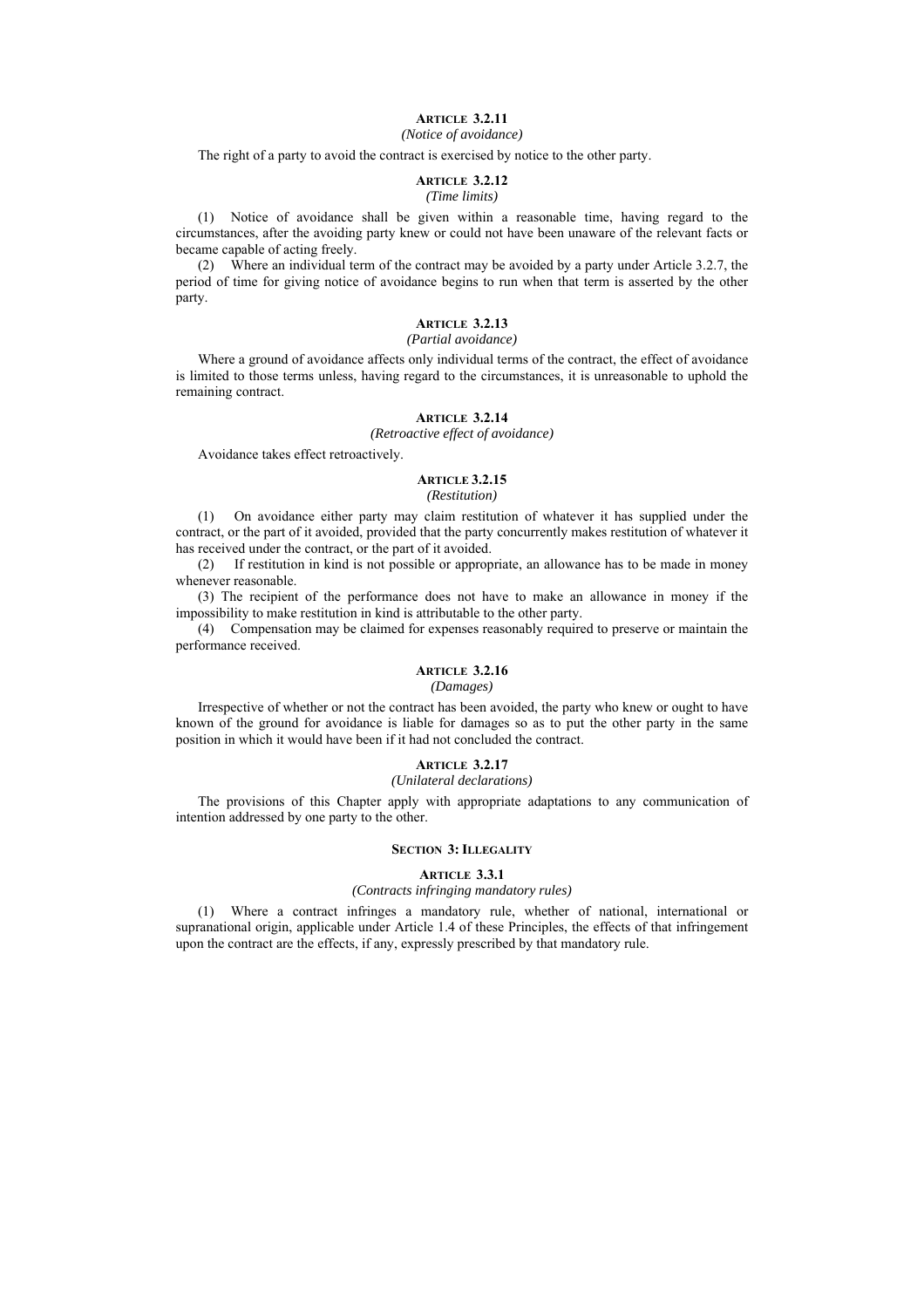(2) Where the mandatory rule does not expressly prescribe the effects of an infringement upon a contract, the parties have the right to exercise such remedies under the contract as in the circumstances are reasonable.

- (3) In determining what is reasonable regard is to be had in particular to:
- (a) the purpose of the rule which has been infringed;
- (b) the category of persons for whose protection the rule exists;
- (c) any sanction that may be imposed under the rule infringed;
- (d) the seriousness of the infringement;
- (e) whether one or both parties knew or ought to have known of the infringement;
- (f) whether the performance of the contract necessitates the infringement; and  $(g)$  the parties' reasonable expectations.
- the parties' reasonable expectations.

#### **ARTICLE 3.3.2**  *(Restitution)*

(1) Where there has been performance under a contract infringing a mandatory rule under Article 3.3.1, restitution may be granted where this would be reasonable in the circumstances.

(2) In determining what is reasonable, regard is to be had, with the appropriate adaptations, to the criteria referred to in Article 3.3.1(3).

(3) If restitution is granted, the rules set out in Article 3.2.15 apply with appropriate adaptations.

#### **CHAPTER 4 — INTERPRETATION**

#### **ARTICLE 4.1**

#### *(Intention of the parties)*

(1) A contract shall be interpreted according to the common intention of the parties.

(2) If such an intention cannot be established, the contract shall be interpreted according to the meaning that reasonable persons of the same kind as the parties would give to it in the same circumstances.

# **ARTICLE 4.2**

#### *(Interpretation of statements and other conduct)*

(1) The statements and other conduct of a party shall be interpreted according to that party's intention if the other party knew or could not have been unaware of that intention.

(2) If the preceding paragraph is not applicable, such statements and other conduct shall be interpreted according to the meaning that a reasonable person of the same kind as the other party would give to it in the same circumstances.

### **ARTICLE 4.3**

# *(Relevant circumstances)*

In applying Articles 4.1 and 4.2, regard shall be had to all the circumstances, including

(a) preliminary negotiations between the parties;

- (b) practices which the parties have established between themselves;
- (c) the conduct of the parties subsequent to the conclusion of the contract;<br>(d) the nature and purpose of the contract:
- the nature and purpose of the contract;
- (e) the meaning commonly given to terms and expressions in the trade concerned;
- (f) usages.

# **ARTICLE 4.4**

#### *(Reference to contract or statement as a whole)*

Terms and expressions shall be interpreted in the light of the whole contract or statement in which they appear.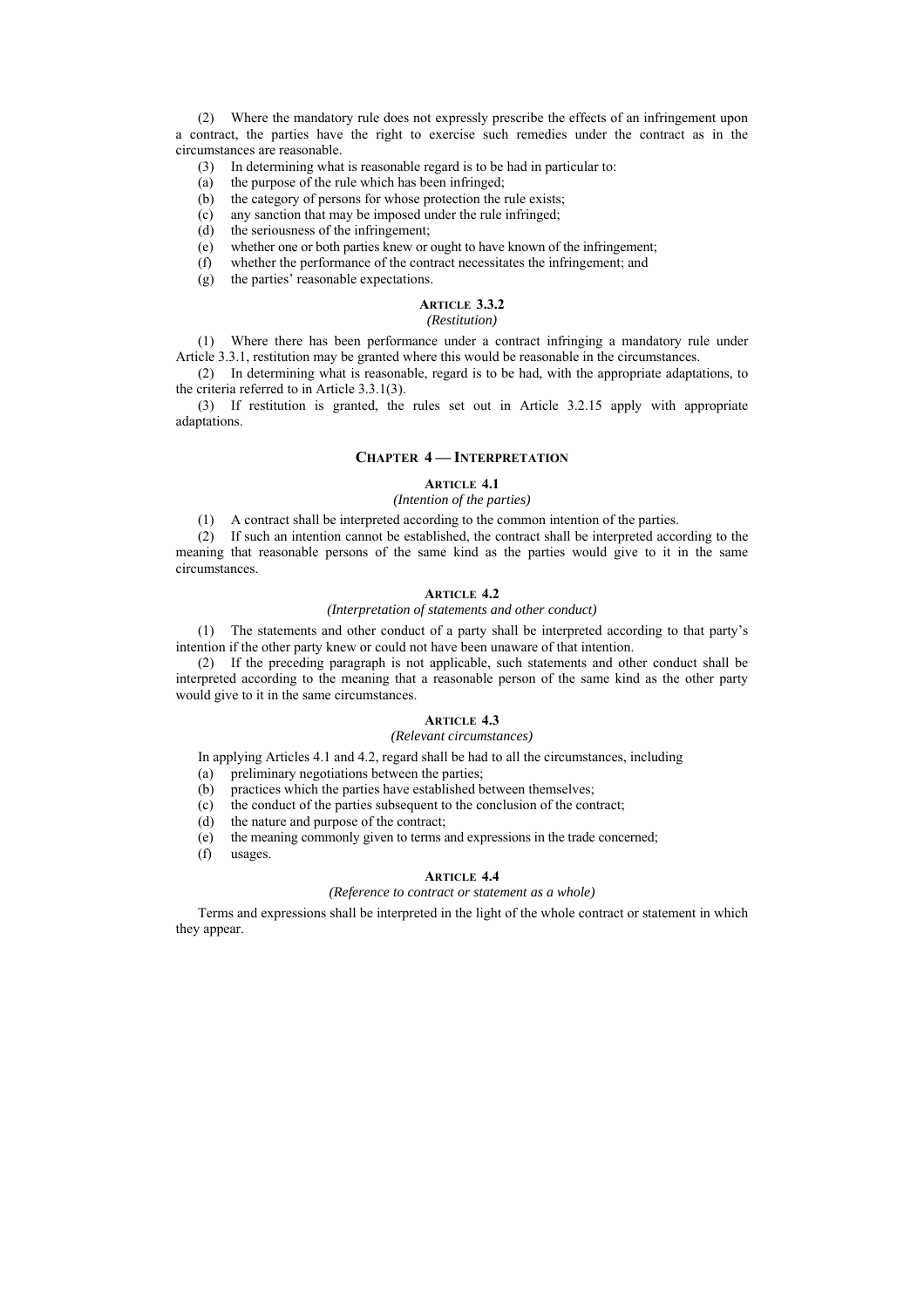# **ARTICLE 4.5**

### *(All terms to be given effect)*

Contract terms shall be interpreted so as to give effect to all the terms rather than to deprive some of them of effect.

# **ARTICLE 4.6**

#### *(Contra proferentem rule)*

If contract terms supplied by one party are unclear, an interpretation against that party is preferred.

#### **ARTICLE 4.7**

#### *(Linguistic discrepancies)*

Where a contract is drawn up in two or more language versions which are equally authoritative there is, in case of discrepancy between the versions, a preference for the interpretation according to a version in which the contract was originally drawn up.

# **ARTICLE 4.8**

#### *(Supplying an omitted term)*

(1) Where the parties to a contract have not agreed with respect to a term which is important for a determination of their rights and duties, a term which is appropriate in the circumstances shall be supplied.

(2) In determining what is an appropriate term regard shall be had, among other factors, to

(a) the intention of the parties;

(b) the nature and purpose of the contract;

- (c) good faith and fair dealing;
- (d) reasonableness.

### **CHAPTER 5 — CONTENT AND THIRD PARTY RIGHTS**

#### **SECTION 1: CONTENT**

#### **ARTICLE 5.1.1**

### *(Express and implied obligations)*

The contractual obligations of the parties may be express or implied.

#### **ARTICLE 5.1.2**

#### *(Implied obligations)*

Implied obligations stem from

- (a) the nature and purpose of the contract;
- (b) practices established between the parties and usages;
- (c) good faith and fair dealing;
- (d) reasonableness.

#### **ARTICLE 5.1.3**

### *(Co-operation between the parties)*

Each party shall cooperate with the other party when such co-operation may reasonably be expected for the performance of that party's obligations.

# **ARTICLE 5.1.4**

*(Duty to achieve a specific result. Duty of best efforts)* 

(1) To the extent that an obligation of a party involves a duty to achieve a specific result, that party is bound to achieve that result.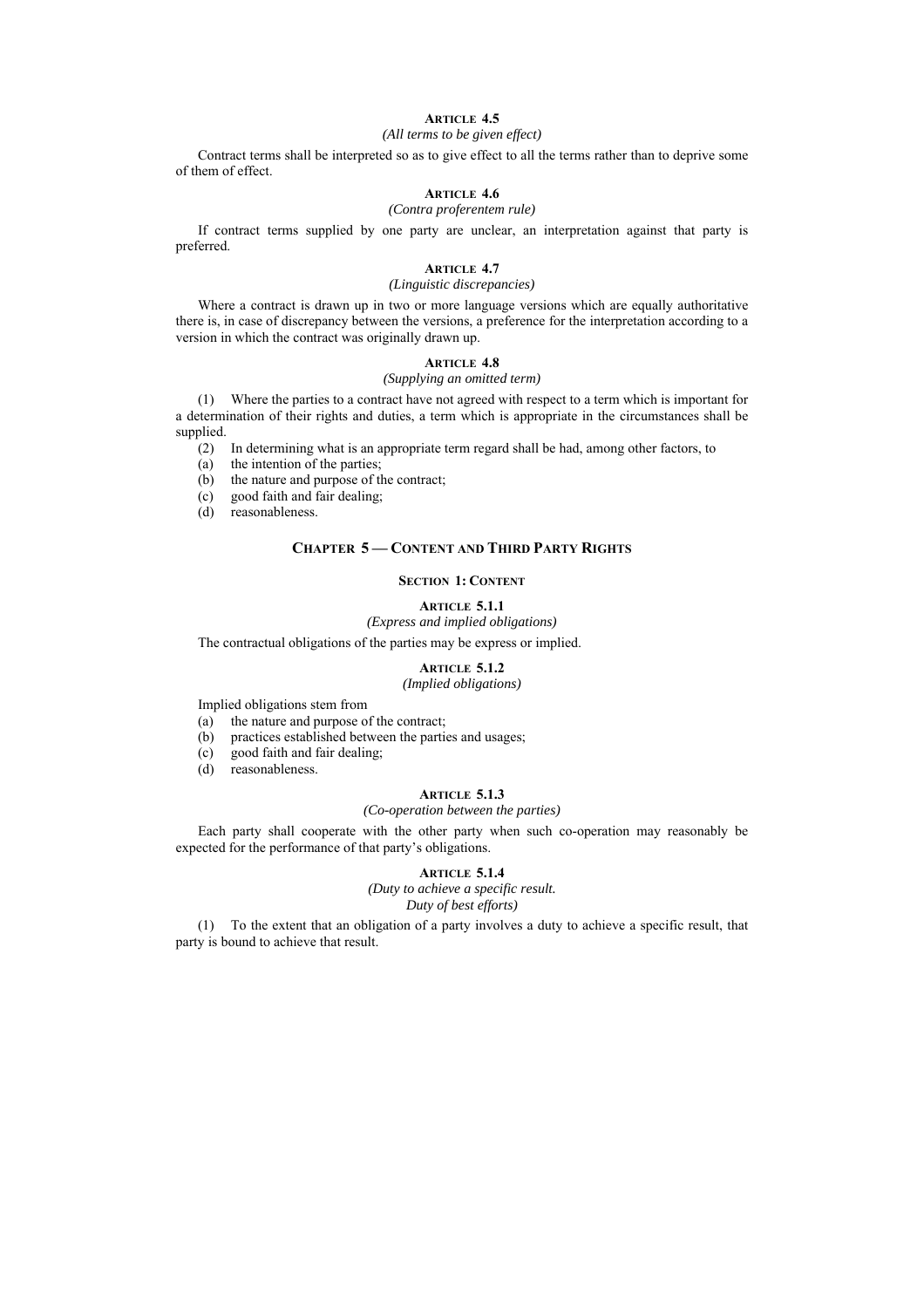(2) To the extent that an obligation of a party involves a duty of best efforts in the performance of an activity, that party is bound to make such efforts as would be made by a reasonable person of the same kind in the same circumstances.

# **ARTICLE 5.1.5**

#### *(Determination of kind of duty involved)*

In determining the extent to which an obligation of a party involves a duty of best efforts in the performance of an activity or a duty to achieve a specific result, regard shall be had, among other factors, to

- (a) the way in which the obligation is expressed in the contract;
- (b) the contractual price and other terms of the contract;
- (c) the degree of risk normally involved in achieving the expected result;
- (d) the ability of the other party to influence the performance of the obligation.

# **ARTICLE 5.1.6**

#### *(Determination of quality of performance)*

Where the quality of performance is neither fixed by, nor determinable from, the contract a party is bound to render a performance of a quality that is reasonable and not less than average in the circumstances.

### **ARTICLE 5.1.7**

#### *(Price determination)*

(1) Where a contract does not fix or make provision for determining the price, the parties are considered, in the absence of any indication to the contrary, to have made reference to the price generally charged at the time of the conclusion of the contract for such performance in comparable circumstances in the trade concerned or, if no such price is available, to a reasonable price.

(2) Where the price is to be determined by one party and that determination is manifestly unreasonable, a reasonable price shall be substituted notwithstanding any contract term to the contrary.

(3) Where the price is to be fixed by a third person, and that person cannot or will not do so, the price shall be a reasonable price.

(4) Where the price is to be fixed by reference to factors which do not exist or have ceased to exist or to be accessible, the nearest equivalent factor shall be treated as a substitute.

# **ARTICLE 5.1.8**

### *(Contract for an indefinite period)*

A contract for an indefinite period may be ended by either party by giving notice a reasonable time in advance.

### **ARTICLE 5.1.9**

### *(Release by agreement)*

(1) An obligee may release its right by agreement with the obligor.

(2) An offer to release a right gratuitously shall be deemed accepted if the obligor does not reject the offer without delay after having become aware of it.

#### **SECTION 2: THIRD PARTY RIGHTS**

### **ARTICLE 5.2.1**

### *(Contracts in favour of third parties)*

(1) The parties (the "promisor" and the "promisee") may confer by express or implied agreement a right on a third party (the "beneficiary").

(2) The existence and content of the beneficiary's right against the promisor are determined by the agreement of the parties and are subject to any conditions or other limitations under the agreement.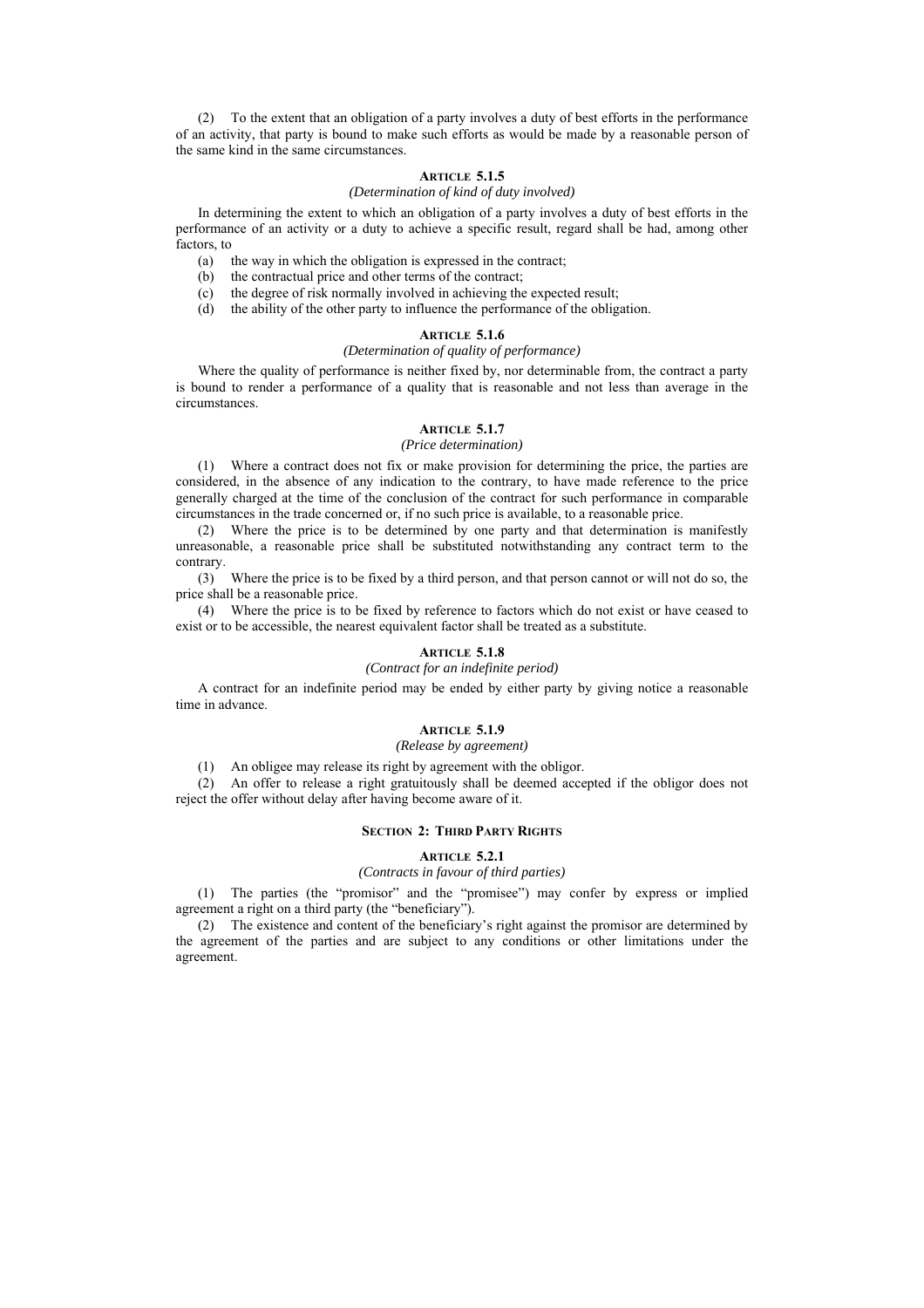# **ARTICLE 5.2.2**

# *(Third party identifiable)*

The beneficiary must be identifiable with adequate certainty by the contract but need not be in existence at the time the contract is made.

# **ARTICLE 5.2.3**

### *(Exclusion and limitation clauses)*

The conferment of rights in the beneficiary includes the right to invoke a clause in the contract which excludes or limits the liability of the beneficiary.

# **ARTICLE 5.2.4**

# *(Defences)*

The promisor may assert against the beneficiary all defences which the promisor could assert against the promisee.

# **ARTICLE 5.2.5**

#### *(Revocation)*

The parties may modify or revoke the rights conferred by the contract on the beneficiary until the beneficiary has accepted them or reasonably acted in reliance on them.

#### **ARTICLE 5.2.6**

#### *(Renunciation)*

The beneficiary may renounce a right conferred on it.

#### **SECTION 3: CONDITIONS**

# **ARTICLE 5.3.1**

# *(Types of condition)*

A contract or a contractual obligation may be made conditional upon the occurrence of a future uncertain event, so that the contract or the contractual obligation only takes effect if the event occurs (suspensive condition) or comes to an end if the event occurs (resolutive condition).

# **ARTICLE 5.3.2**

#### *(Effect of conditions)*

Unless the parties otherwise agree :

(a) the relevant contract or contractual obligation takes effect upon fulfilment of a suspensive condition;

(b) the relevant contract or contractual obligation comes to an end upon fulfilment of a resolutive condition.

### **ARTICLE 5.3.3**

#### *(Interference with conditions)*

(1) If fulfilment of a condition is prevented by a party, contrary to the duty of good faith and fair dealing or the duty of co-operation, that party may not rely on the non-fulfilment of the condition. (2) If fulfilment of a condition is brought about by a party, contrary to the duty of good faith

and fair dealing or the duty of co-operation, that party may not rely on the fulfilment of the condition.

# **ARTICLE 5.3.4**

# *(Duty to preserve rights)*

Pending fulfilment of a condition, a party may not, contrary to the duty to act in accordance with good faith and fair dealing, act so as to prejudice the other party's rights in case of fulfilment of the condition.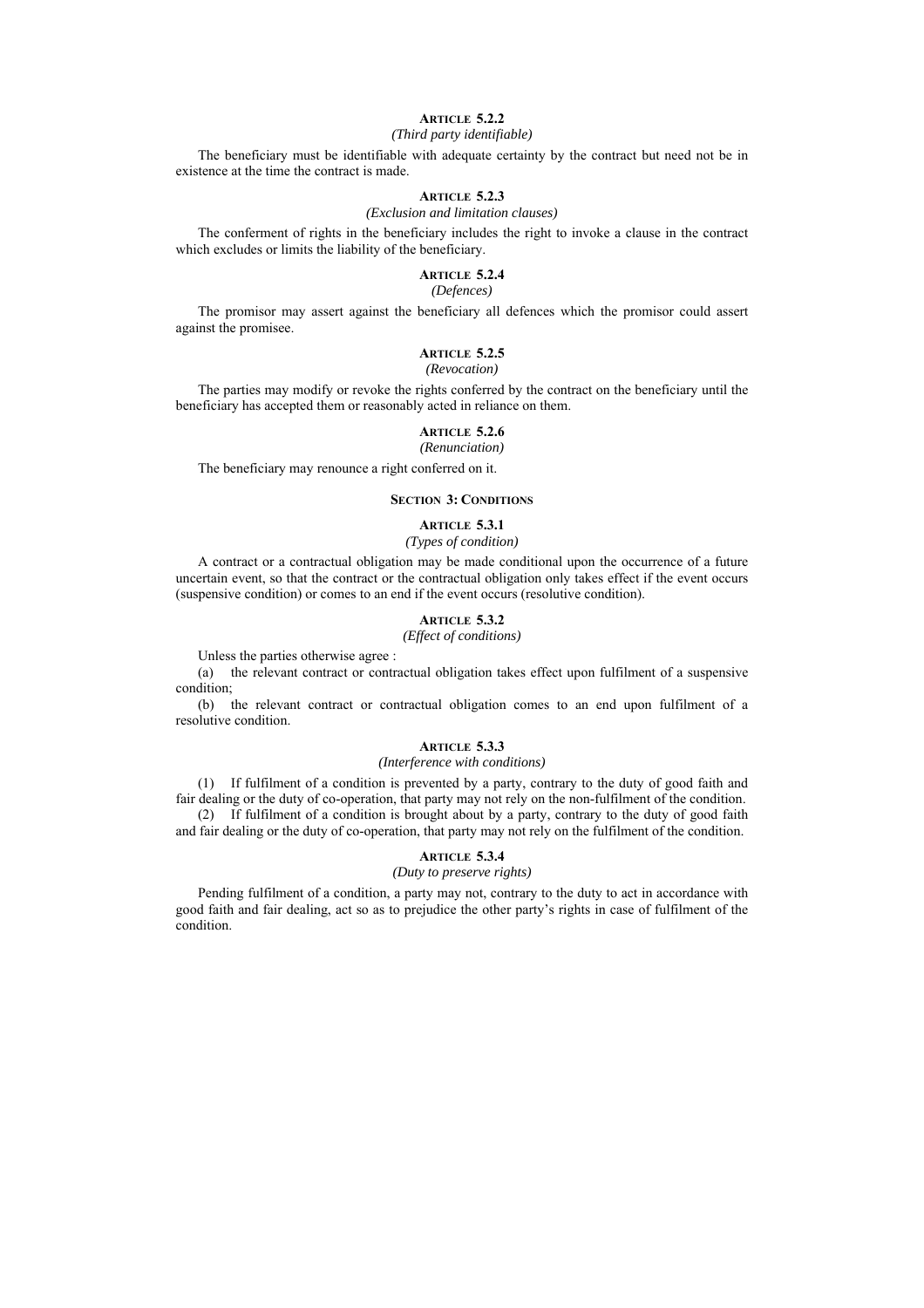# **ARTICLE 5.3.5**

*(Restitution in case of fulfilment of a resolutive condition)* 

(1) On fulfilment of a resolutive condition, the rules on restitution set out in Articles 7.3.6 and 7.3.7 apply with appropriate adaptations.

(2) If the parties have agreed that the resolutive condition is to operate retroactively, the rules on restitution set out in Article 3.2.15 apply with appropriate adaptations.

#### **CHAPTER 6 — PERFORMANCE**

#### **SECTION 1: PERFORMANCE IN GENERAL**

#### **ARTICLE 6.1.1**

#### *(Time of performance)*

A party must perform its obligations:

(a) if a time is fixed by or determinable from the contract, at that time;

(b) if a period of time is fixed by or determinable from the contract, at any time within that period unless circumstances indicate that the other party is to choose a time;

(c) in any other case, within a reasonable time after the conclusion of the contract.

#### **ARTICLE 6.1.2**

#### *(Performance at one time or in instalments)*

In cases under Article  $6.1.1(b)$  or (c), a party must perform its obligations at one time if that performance can be rendered at one time and the circumstances do not indicate otherwise.

# **ARTICLE 6.1.3**

### *(Partial performance)*

(1) The obligee may reject an offer to perform in part at the time performance is due, whether or not such offer is coupled with an assurance as to the balance of the performance, unless the obligee has no legitimate interest in so doing.

(2) Additional expenses caused to the obligee by partial performance are to be borne by the obligor without prejudice to any other remedy.

# **ARTICLE 6.1.4**

#### *(Order of performance)*

(1) To the extent that the performances of the parties can be rendered simultaneously, the parties are bound to render them simultaneously unless the circumstances indicate otherwise.

(2) To the extent that the performance of only one party requires a period of time, that party is bound to render its performance first, unless the circumstances indicate otherwise.

# **ARTICLE 6.1.5**

# *(Earlier performance)*

(1) The obligee may reject an earlier performance unless it has no legitimate interest in so doing.

(2) Acceptance by a party of an earlier performance does not affect the time for the performance of its own obligations if that time has been fixed irrespective of the performance of the other party's obligations.

(3) Additional expenses caused to the obligee by earlier performance are to be borne by the obligor, without prejudice to any other remedy.

# **ARTICLE 6.1.6**

#### *(Place of performance)*

(1) If the place of performance is neither fixed by, nor determinable from, the contract, a party is to perform: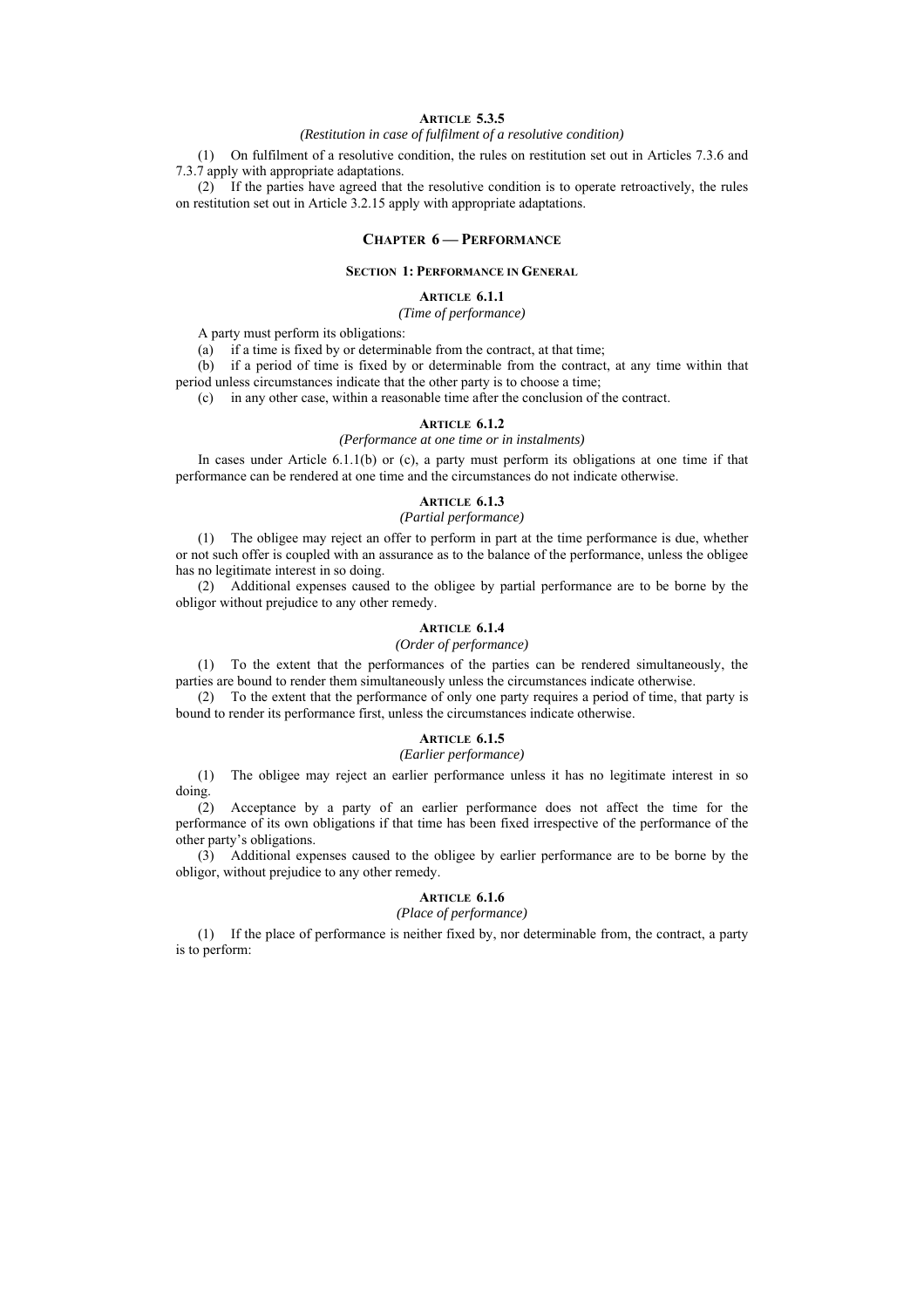(a) a monetary obligation, at the obligee's place of business;

(b) any other obligation, at its own place of business.

(2) A party must bear any increase in the expenses incidental to performance which is caused by a change in its place of business subsequent to the conclusion of the contract.

#### **ARTICLE 6.1.7**

#### *(Payment by cheque or other instrument)*

(1) Payment may be made in any form used in the ordinary course of business at the place for payment.

(2) However, an obligee who accepts, either by virtue of paragraph (1) or voluntarily, a cheque, any other order to pay or a promise to pay, is presumed to do so only on condition that it will be honoured.

### **ARTICLE 6.1.8**

### *(Payment by funds transfer)*

(1) Unless the obligee has indicated a particular account, payment may be made by a transfer to any of the financial institutions in which the obligee has made it known that it has an account.

(2) In case of payment by a transfer the obligation of the obligor is discharged when the transfer to the obligee's financial institution becomes effective.

#### **ARTICLE 6.1.9**

#### *(Currency of payment)*

(1) If a monetary obligation is expressed in a currency other than that of the place for payment, it may be paid by the obligor in the currency of the place for payment unless

(a) that currency is not freely convertible; or

(b) the parties have agreed that payment should be made only in the currency in which the monetary obligation is expressed.

(2) If it is impossible for the obligor to make payment in the currency in which the monetary obligation is expressed, the obligee may require payment in the currency of the place for payment, even in the case referred to in paragraph  $(1)(b)$ .

(3) Payment in the currency of the place for payment is to be made according to the applicable rate of exchange prevailing there when payment is due.

(4) However, if the obligor has not paid at the time when payment is due, the obligee may require payment according to the applicable rate of exchange prevailing either when payment is due or at the time of actual payment.

### **ARTICLE 6.1.10**

#### *(Currency not expressed)*

Where a monetary obligation is not expressed in a particular currency, payment must be made in the currency of the place where payment is to be made.

# **ARTICLE 6.1.11**

#### *(Costs of performance)*

Each party shall bear the costs of performance of its obligations.

#### **ARTICLE 6.1.12**

# *(Imputation of payments)*

(1) An obligor owing several monetary obligations to the same obligee may specify at the time of payment the debt to which it intends the payment to be applied. However, the payment discharges first any expenses, then interest due and finally the principal.

(2) If the obligor makes no such specification, the obligee may, within a reasonable time after payment, declare to the obligor the obligation to which it imputes the payment, provided that the obligation is due and undisputed.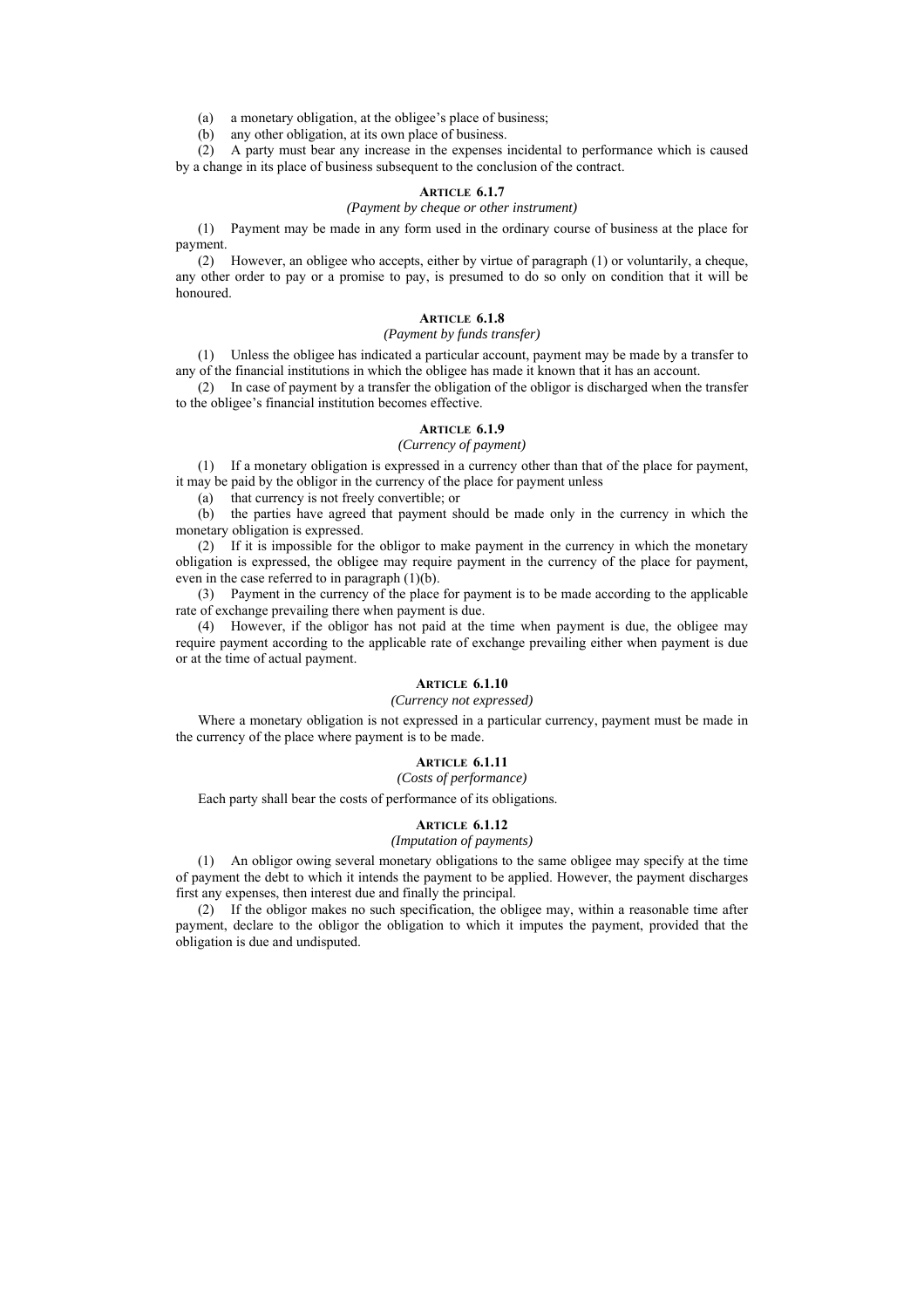(3) In the absence of imputation under paragraphs (1) or (2), payment is imputed to that obligation which satisfies one of the following criteria in the order indicated:

(a) an obligation which is due or which is the first to fall due;

- (b) the obligation for which the obligee has least security;
- (c) the obligation which is the most burdensome for the obligor;

(d) the obligation which has arisen first.

If none of the preceding criteria applies, payment is imputed to all the obligations proportionally.

#### **ARTICLE 6.1.13**

#### *(Imputation of non-monetary obligations)*

Article 6.1.12 applies with appropriate adaptations to the imputation of performance of nonmonetary obligations.

#### **ARTICLE 6.1.14**

#### *(Application for public permission)*

Where the law of a State requires a public permission affecting the validity of the contract or its performance and neither that law nor the circumstances indicate otherwise

(a) if only one party has its place of business in that State, that party shall take the measures necessary to obtain the permission;

(b) in any other case the party whose performance requires permission shall take the necessary measures.

### **ARTICLE 6.1.15**

# *(Procedure in applying for permission)*

(1) The party required to take the measures necessary to obtain the permission shall do so without undue delay and shall bear any expenses incurred.

(2) That party shall whenever appropriate give the other party notice of the grant or refusal of such permission without undue delay.

### **ARTICLE 6.1.16**

### *(Permission neither granted nor refused)*

(1) If, notwithstanding the fact that the party responsible has taken all measures required, permission is neither granted nor refused within an agreed period or, where no period has been agreed, within a reasonable time from the conclusion of the contract, either party is entitled to terminate the contract.

(2) Where the permission affects some terms only, paragraph (1) does not apply if, having regard to the circumstances, it is reasonable to uphold the remaining contract even if the permission is refused.

# **ARTICLE 6.1.17**

### *(Permission refused)*

(1) The refusal of a permission affecting the validity of the contract renders the contract void. If the refusal affects the validity of some terms only, only such terms are void if, having regard to the circumstances, it is reasonable to uphold the remaining contract.

(2) Where the refusal of a permission renders the performance of the contract impossible in whole or in part, the rules on non-performance apply.

#### **SECTION 2: HARDSHIP**

#### **ARTICLE 6.2.1**

#### *(Contract to be observed)*

Where the performance of a contract becomes more onerous for one of the parties, that party is nevertheless bound to perform its obligations subject to the following provisions on hardship.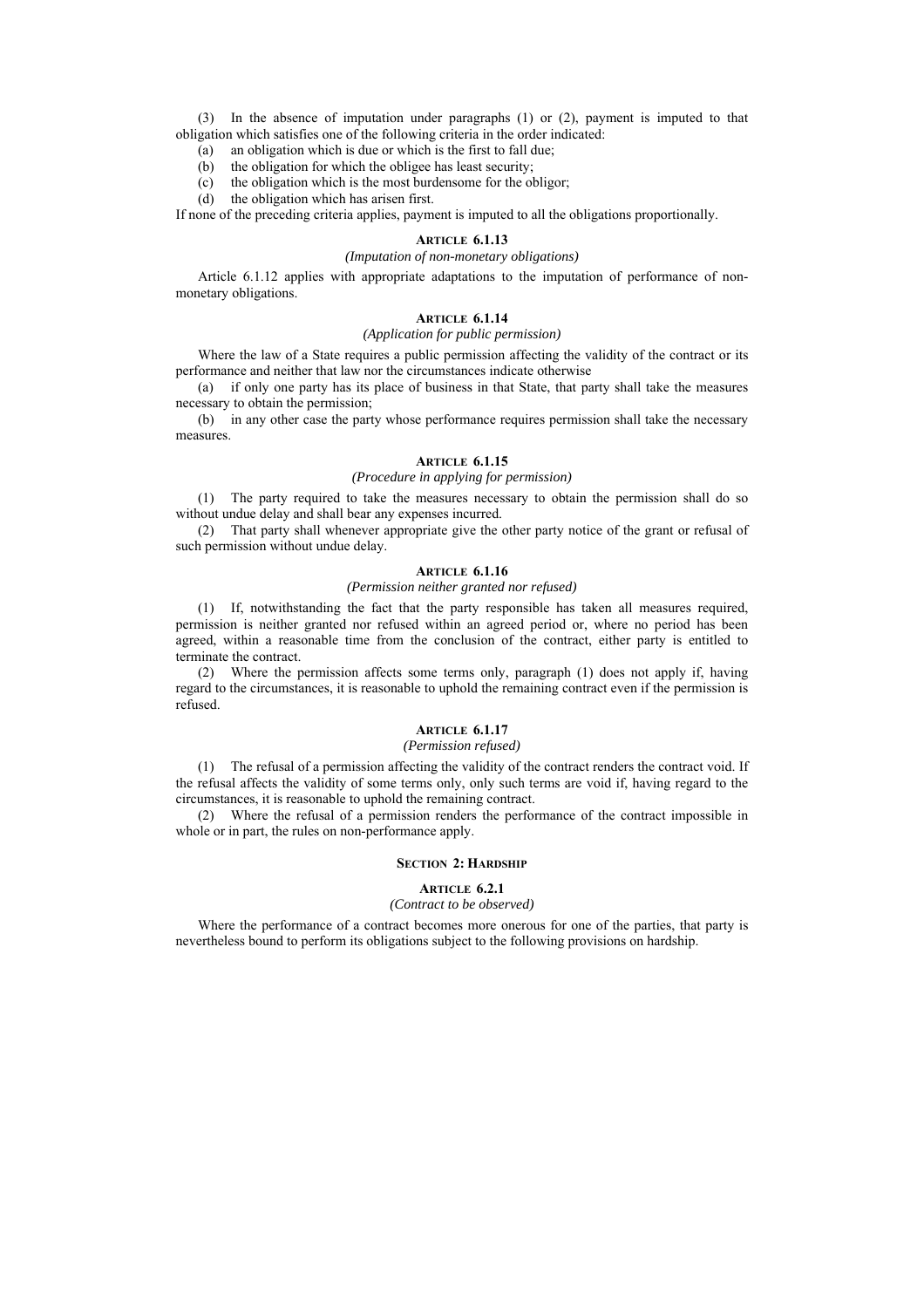# **ARTICLE 6.2.2**

#### *(Definition of hardship)*

There is hardship where the occurrence of events fundamentally alters the equilibrium of the contract either because the cost of a party's performance has increased or because the value of the performance a party receives has diminished, and

(a) the events occur or become known to the disadvantaged party after the conclusion of the contract;

(b) the events could not reasonably have been taken into account by the disadvantaged party at the time of the conclusion of the contract;

- (c) the events are beyond the control of the disadvantaged party; and
- (d) the risk of the events was not assumed by the disadvantaged party.

### **ARTICLE 6.2.3**

#### *(Effects of hardship)*

(1) In case of hardship the disadvantaged party is entitled to request renegotiations. The request shall be made without undue delay and shall indicate the grounds on which it is based.

(2) The request for renegotiation does not in itself entitle the disadvantaged party to withhold performance.

(3) Upon failure to reach agreement within a reasonable time either party may resort to the court.

(4) If the court finds hardship it may, if reasonable,

- (a) terminate the contract at a date and on terms to be fixed, or
- (b) adapt the contract with a view to restoring its equilibrium.

### **CHAPTER 7 — NON-PERFORMANCE**

#### **SECTION 1: NON-PERFORMANCE IN GENERAL**

# **ARTICLE 7.1.1**

*(Non-performance defined)* 

Non-performance is failure by a party to perform any of its obligations under the contract, including defective performance or late performance.

#### **ARTICLE 7.1.2**

# *(Interference by the other party)*

A party may not rely on the non-performance of the other party to the extent that such nonperformance was caused by the first party's act or omission or by another event for which the first party bears the risk.

### **ARTICLE 7.1.3**

### *(Withholding performance)*

(1) Where the parties are to perform simultaneously, either party may withhold performance until the other party tenders its performance.

(2) Where the parties are to perform consecutively, the party that is to perform later may withhold its performance until the first party has performed.

# **ARTICLE 7.1.4**

# *(Cure by non-performing party)*

(1) The non-performing party may, at its own expense, cure any non-performance, provided that

(a) without undue delay, it gives notice indicating the proposed manner and timing of the cure;

- (b) cure is appropriate in the circumstances;
- (c) the aggrieved party has no legitimate interest in refusing cure; and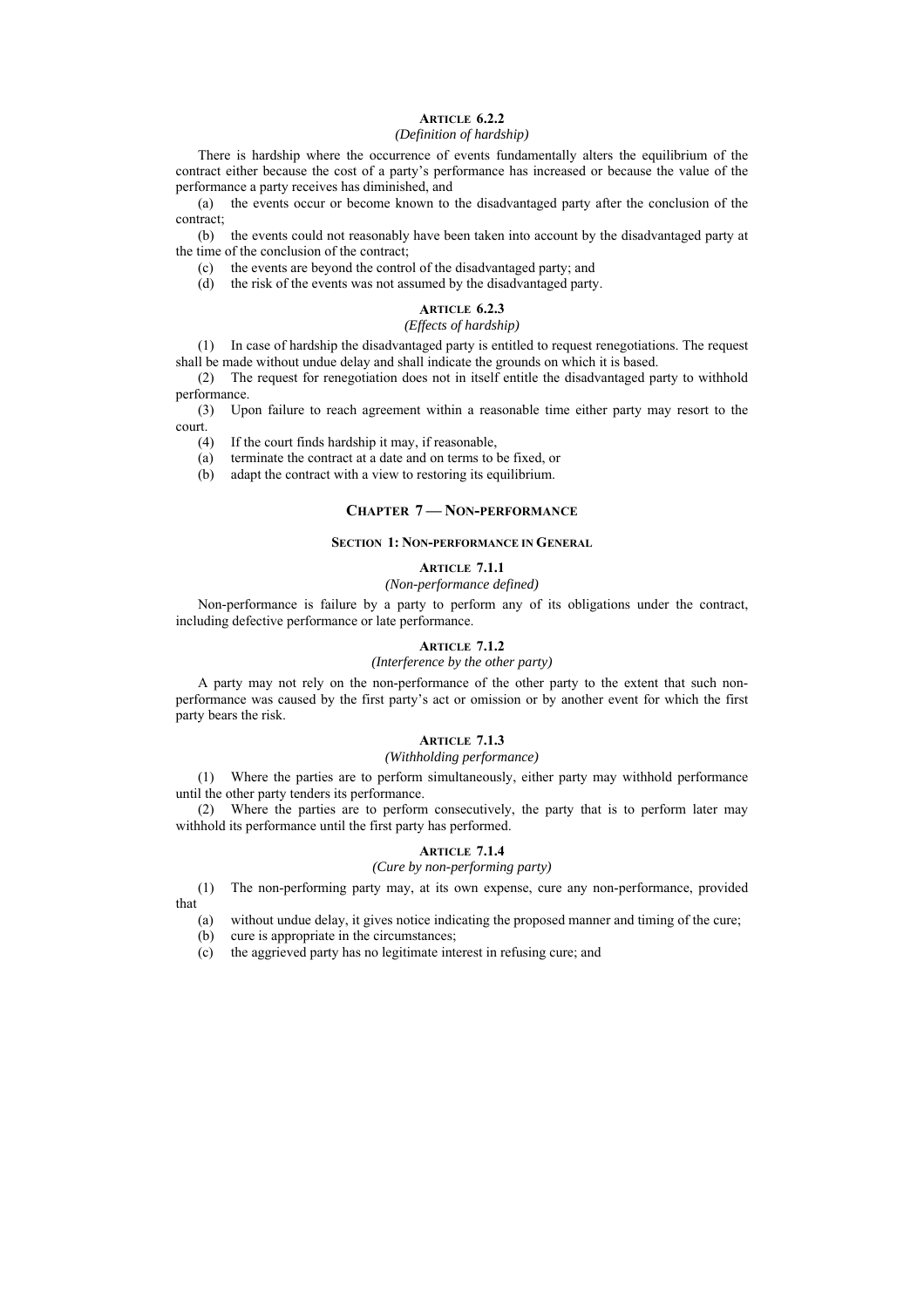(d) cure is effected promptly.

(2) The right to cure is not precluded by notice of termination.

(3) Upon effective notice of cure, rights of the aggrieved party that are inconsistent with the non-performing party's performance are suspended until the time for cure has expired.

(4) The aggrieved party may withhold performance pending cure.

(5) Notwithstanding cure, the aggrieved party retains the right to claim damages for delay as well as for any harm caused or not prevented by the cure.

#### **ARTICLE 7.1.5**

### *(Additional period for performance)*

(1) In a case of non-performance the aggrieved party may by notice to the other party allow an additional period of time for performance.

(2) During the additional period the aggrieved party may withhold performance of its own reciprocal obligations and may claim damages but may not resort to any other remedy. If it receives notice from the other party that the latter will not perform within that period, or if upon expiry of that period due performance has not been made, the aggrieved party may resort to any of the remedies that may be available under this Chapter.

(3) Where in a case of delay in performance which is not fundamental the aggrieved party has given notice allowing an additional period of time of reasonable length, it may terminate the contract at the end of that period. If the additional period allowed is not of reasonable length it shall be extended to a reasonable length. The aggrieved party may in its notice provide that if the other party fails to perform within the period allowed by the notice the contract shall automatically terminate.

(4) Paragraph (3) does not apply where the obligation which has not been performed is only a minor part of the contractual obligation of the non-performing party.

#### **ARTICLE 7.1.6**

#### *(Exemption clauses)*

A clause which limits or excludes one party's liability for non-performance or which permits one party to render performance substantially different from what the other party reasonably expected may not be invoked if it would be grossly unfair to do so, having regard to the purpose of the contract.

# **ARTICLE 7.1.7**

# *(Force majeure)*

(1) Non-performance by a party is excused if that party proves that the non-performance was due to an impediment beyond its control and that it could not reasonably be expected to have taken the impediment into account at the time of the conclusion of the contract or to have avoided or overcome it or its consequences.

(2) When the impediment is only temporary, the excuse shall have effect for such period as is reasonable having regard to the effect of the impediment on the performance of the contract.

(3) The party who fails to perform must give notice to the other party of the impediment and its effect on its ability to perform. If the notice is not received by the other party within a reasonable time after the party who fails to perform knew or ought to have known of the impediment, it is liable for damages resulting from such non-receipt.

(4) Nothing in this Article prevents a party from exercising a right to terminate the contract or to withhold performance or request interest on money due.

#### **SECTION 2: RIGHT TO PERFORMANCE**

# **ARTICLE 7.2.1**

*(Performance of monetary obligation)* 

Where a party who is obliged to pay money does not do so, the other party may require payment.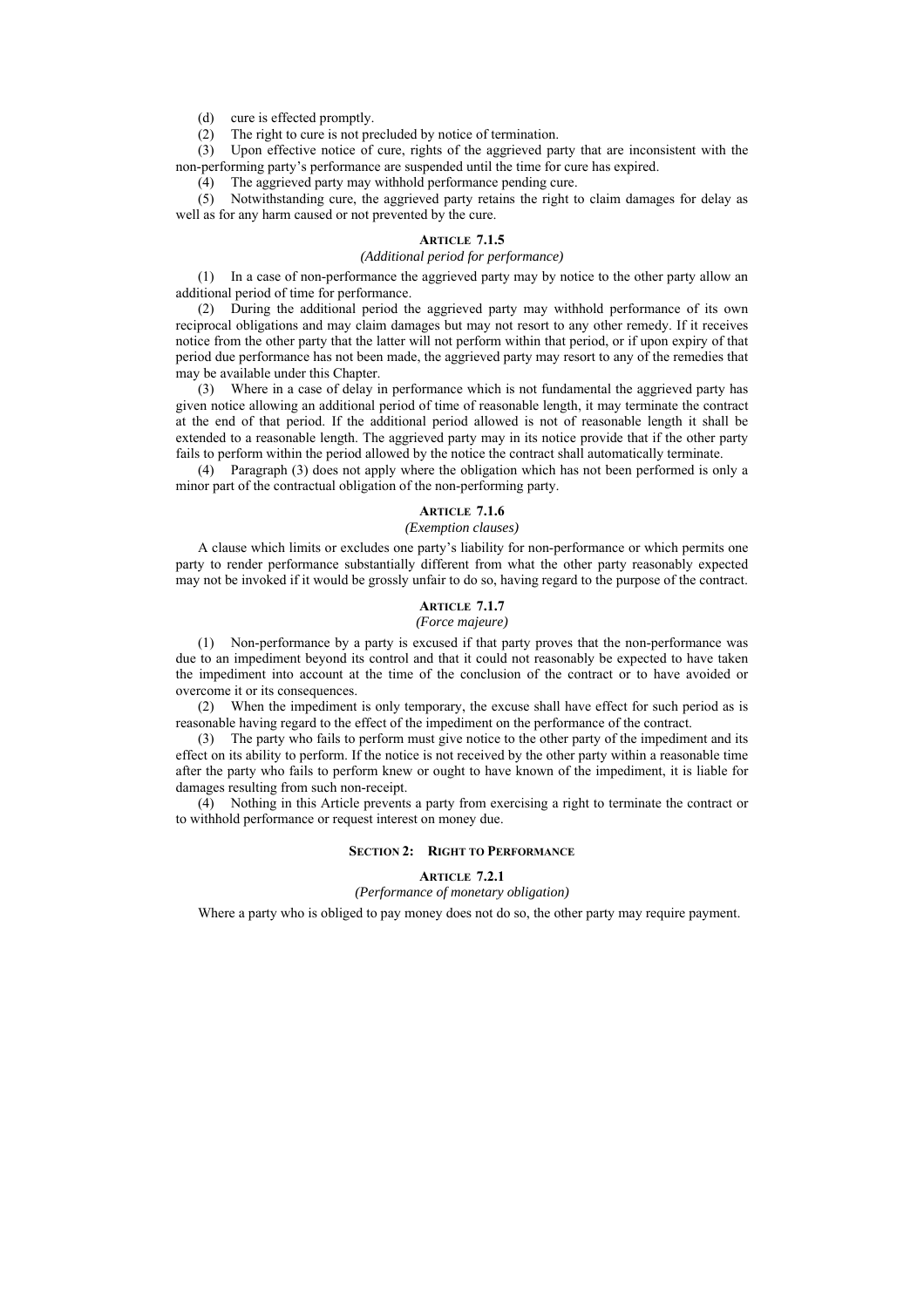# **ARTICLE 7.2.2**

#### *(Performance of non-monetary obligation)*

Where a party who owes an obligation other than one to pay money does not perform, the other party may require performance, unless

- (a) performance is impossible in law or in fact;
- (b) performance or, where relevant, enforcement is unreasonably burdensome or expensive;
- (c) the party entitled to performance may reasonably obtain performance from another source;
- (d) performance is of an exclusively personal character; or

(e) the party entitled to performance does not require performance within a reasonable time after it has, or ought to have, become aware of the non-performance.

### **ARTICLE 7.2.3**

#### *(Repair and replacement of defective performance)*

The right to performance includes in appropriate cases the right to require repair, replacement, or other cure of defective performance. The provisions of Articles 7.2.1 and 7.2.2 apply accordingly.

# **ARTICLE 7.2.4**

#### *(Judicial penalty)*

(1) Where the court orders a party to perform, it may also direct that this party pay a penalty if it does not comply with the order.

(2) The penalty shall be paid to the aggrieved party unless mandatory provisions of the law of the forum provide otherwise. Payment of the penalty to the aggrieved party does not exclude any claim for damages.

# **ARTICLE 7.2.5**

# *(Change of remedy)*

(1) An aggrieved party who has required performance of a non-monetary obligation and who has not received performance within a period fixed or otherwise within a reasonable period of time may invoke any other remedy.

(2) Where the decision of a court for performance of a non-monetary obligation cannot be enforced, the aggrieved party may invoke any other remedy.

#### **SECTION 3: TERMINATION**

#### **ARTICLE 7.3.1**

# *(Right to terminate the contract)*

(1) A party may terminate the contract where the failure of the other party to perform an obligation under the contract amounts to a fundamental non-performance.

 $(2)$  In determining whether a failure to perform an obligation amounts to a fundamental nonperformance regard shall be had, in particular, to whether

(a) the non-performance substantially deprives the aggrieved party of what it was entitled to expect under the contract unless the other party did not foresee and could not reasonably have foreseen such result;

(b) strict compliance with the obligation which has not been performed is of essence under the contract;

(c) the non-performance is intentional or reckless;

(d) the non-performance gives the aggrieved party reason to believe that it cannot rely on the other party's future performance;

(e) the non-performing party will suffer disproportionate loss as a result of the preparation or performance if the contract is terminated.

(3) In the case of delay the aggrieved party may also terminate the contract if the other party fails to perform before the time allowed it under Article 7.1.5 has expired.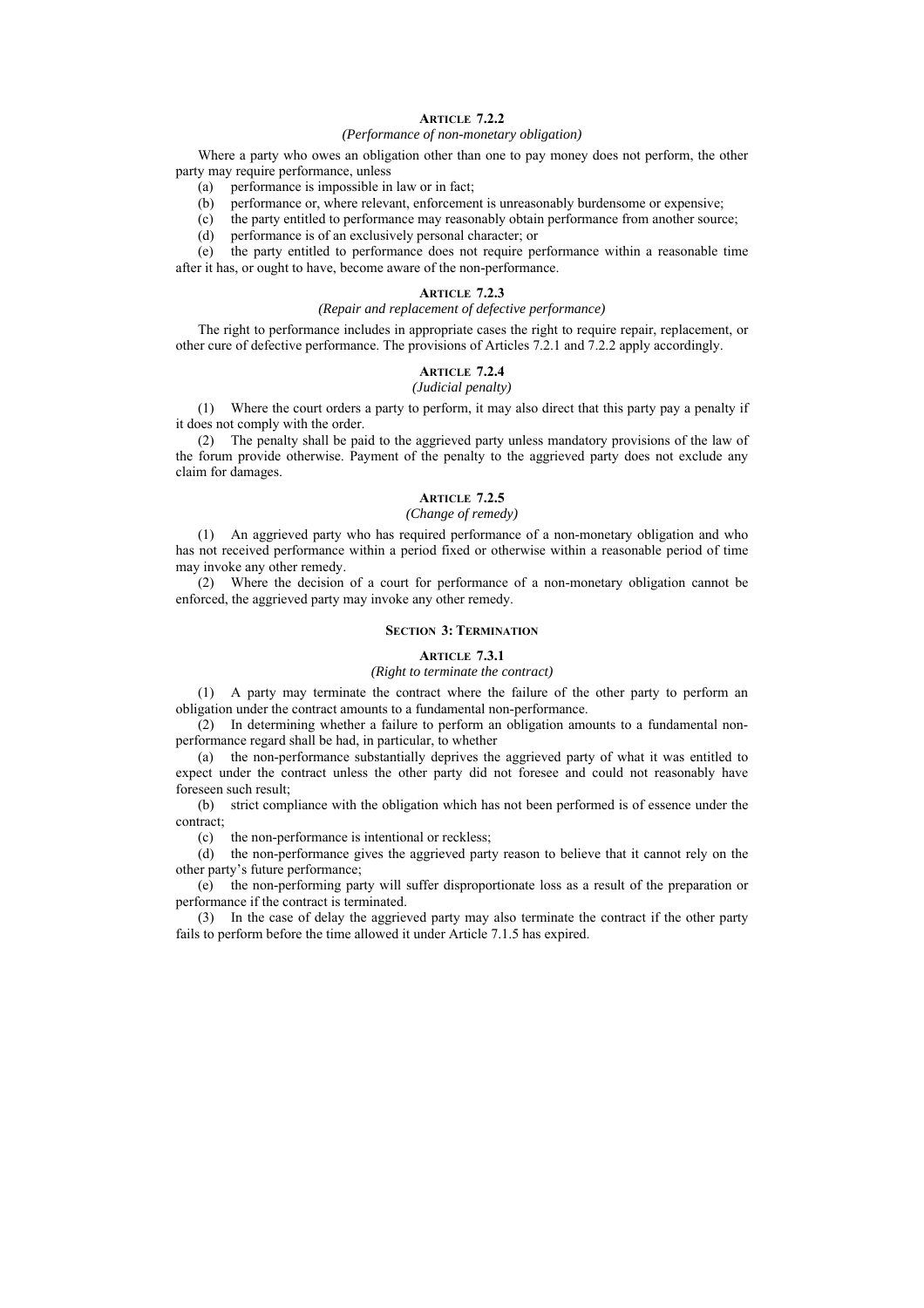# **ARTICLE 7.3.2**

### *(Notice of termination)*

(1) The right of a party to terminate the contract is exercised by notice to the other party.

(2) If performance has been offered late or otherwise does not conform to the contract the aggrieved party will lose its right to terminate the contract unless it gives notice to the other party within a reasonable time after it has or ought to have become aware of the offer or of the nonconforming performance.

### **ARTICLE 7.3.3**

# *(Anticipatory non-performance)*

Where prior to the date for performance by one of the parties it is clear that there will be a fundamental non-performance by that party, the other party may terminate the contract.

#### **ARTICLE 7.3.4**

#### *(Adequate assurance of due performance)*

A party who reasonably believes that there will be a fundamental non-performance by the other party may demand adequate assurance of due performance and may meanwhile withhold its own performance. Where this assurance is not provided within a reasonable time the party demanding it may terminate the contract.

### **ARTICLE 7.3.5**

#### *(Effects of termination in general)*

(1) Termination of the contract releases both parties from their obligation to effect and to receive future performance.

(2) Termination does not preclude a claim for damages for non-performance.

(3) Termination does not affect any provision in the contract for the settlement of disputes or any other term of the contract which is to operate even after termination.

#### **ARTICLE 7.3.6**

### *(Restitution with respect to contracts to be performed at one time)*

(1) On termination of a contract to be performed at one time either party may claim restitution of whatever it has supplied under the contract, provided that such party concurrently makes restitution of whatever it has received under the contract.

(2) If restitution in kind is not possible or appropriate, an allowance has to be made in money whenever reasonable.

(3) The recipient of the performance does not have to make an allowance in money if the impossibility to make restitution in kind is attributable to the other party.

(4) Compensation may be claimed for expenses reasonably required to preserve or maintain the performance received.

# **ARTICLE 7.3.7**

#### *(Restitution with respect to contracts to be performed over a period of time)*

(1) On termination of a contract to be performed over a period of time restitution can only be claimed for the period after termination has taken effect, provided the contract is divisible.

(2) As far as restitution has to be made, the provisions of Article 7.3.6 apply.

#### **SECTION 4: DAMAGES**

# **ARTICLE 7.4.1**

# *(Right to damages)*

Any non-performance gives the aggrieved party a right to damages either exclusively or in conjunction with any other remedies except where the non-performance is excused under these Principles.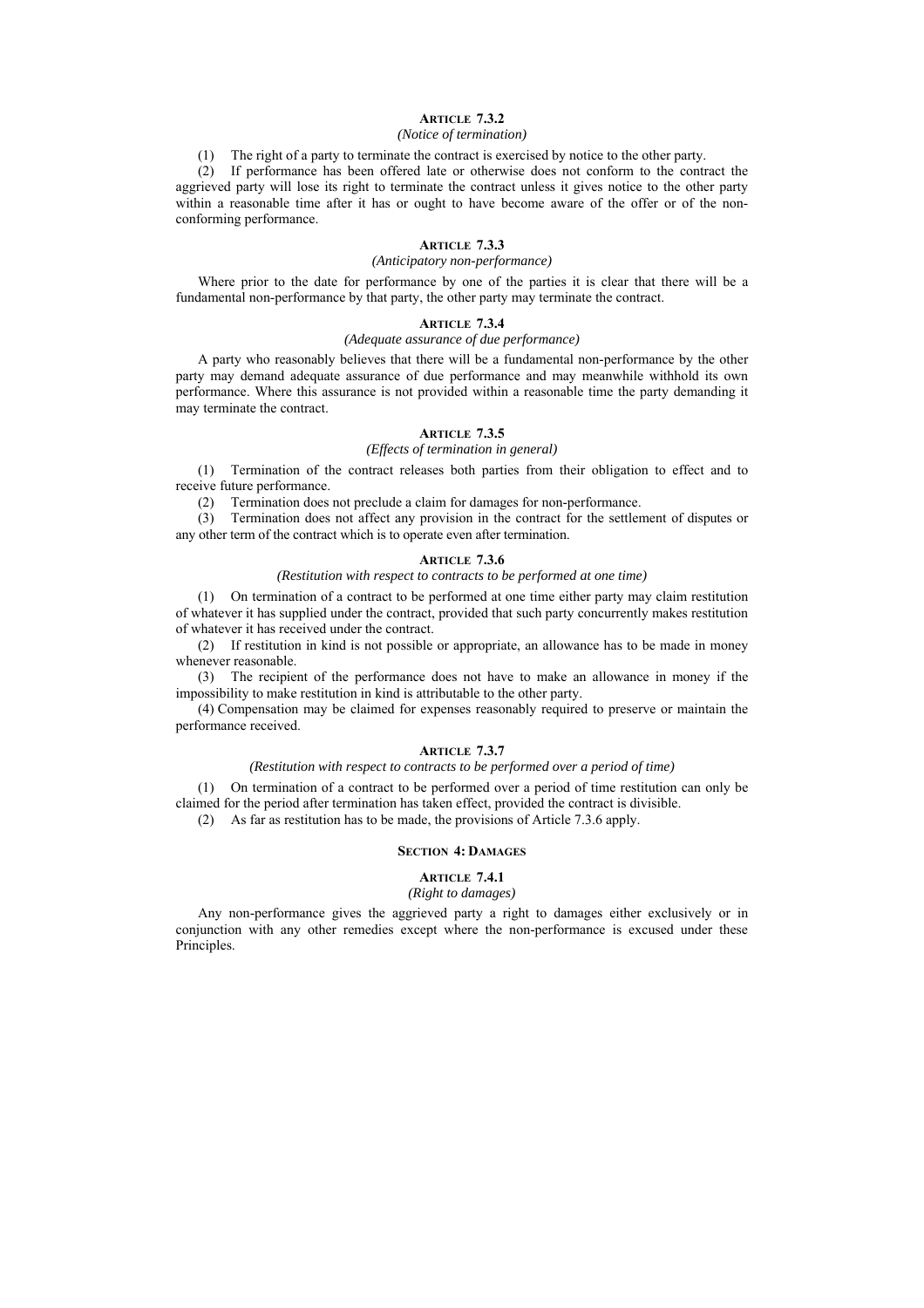# **ARTICLE 7.4.2**

# *(Full compensation)*

(1) The aggrieved party is entitled to full compensation for harm sustained as a result of the non-performance. Such harm includes both any loss which it suffered and any gain of which it was deprived, taking into account any gain to the aggrieved party resulting from its avoidance of cost or harm.

(2) Such harm may be non-pecuniary and includes, for instance, physical suffering or emotional distress.

# **ARTICLE 7.4.3**

#### *(Certainty of harm)*

(1) Compensation is due only for harm, including future harm, that is established with a reasonable degree of certainty.

(2) Compensation may be due for the loss of a chance in proportion to the probability of its occurrence.

(3) Where the amount of damages cannot be established with a sufficient degree of certainty, the assessment is at the discretion of the court.

# **ARTICLE 7.4.4**

# *(Foreseeability of harm)*

The non-performing party is liable only for harm which it foresaw or could reasonably have foreseen at the time of the conclusion of the contract as being likely to result from its nonperformance.

# **ARTICLE 7.4.5**

#### *(Proof of harm in case of replacement transaction)*

Where the aggrieved party has terminated the contract and has made a replacement transaction within a reasonable time and in a reasonable manner it may recover the difference between the contract price and the price of the replacement transaction as well as damages for any further harm.

### **ARTICLE 7.4.6**

# *(Proof of harm by current price)*

(1) Where the aggrieved party has terminated the contract and has not made a replacement transaction but there is a current price for the performance contracted for, it may recover the difference between the contract price and the price current at the time the contract is terminated as well as damages for any further harm.

(2) Current price is the price generally charged for goods delivered or services rendered in comparable circumstances at the place where the contract should have been performed or, if there is no current price at that place, the current price at such other place that appears reasonable to take as a reference.

#### **ARTICLE 7.4.7**

# *(Harm due in part to aggrieved party)*

Where the harm is due in part to an act or omission of the aggrieved party or to another event for which that party bears the risk, the amount of damages shall be reduced to the extent that these factors have contributed to the harm, having regard to the conduct of each of the parties.

# **ARTICLE 7.4.8**

# *(Mitigation of harm)*

(1) The non-performing party is not liable for harm suffered by the aggrieved party to the extent that the harm could have been reduced by the latter party's taking reasonable steps.

(2) The aggrieved party is entitled to recover any expenses reasonably incurred in attempting to reduce the harm.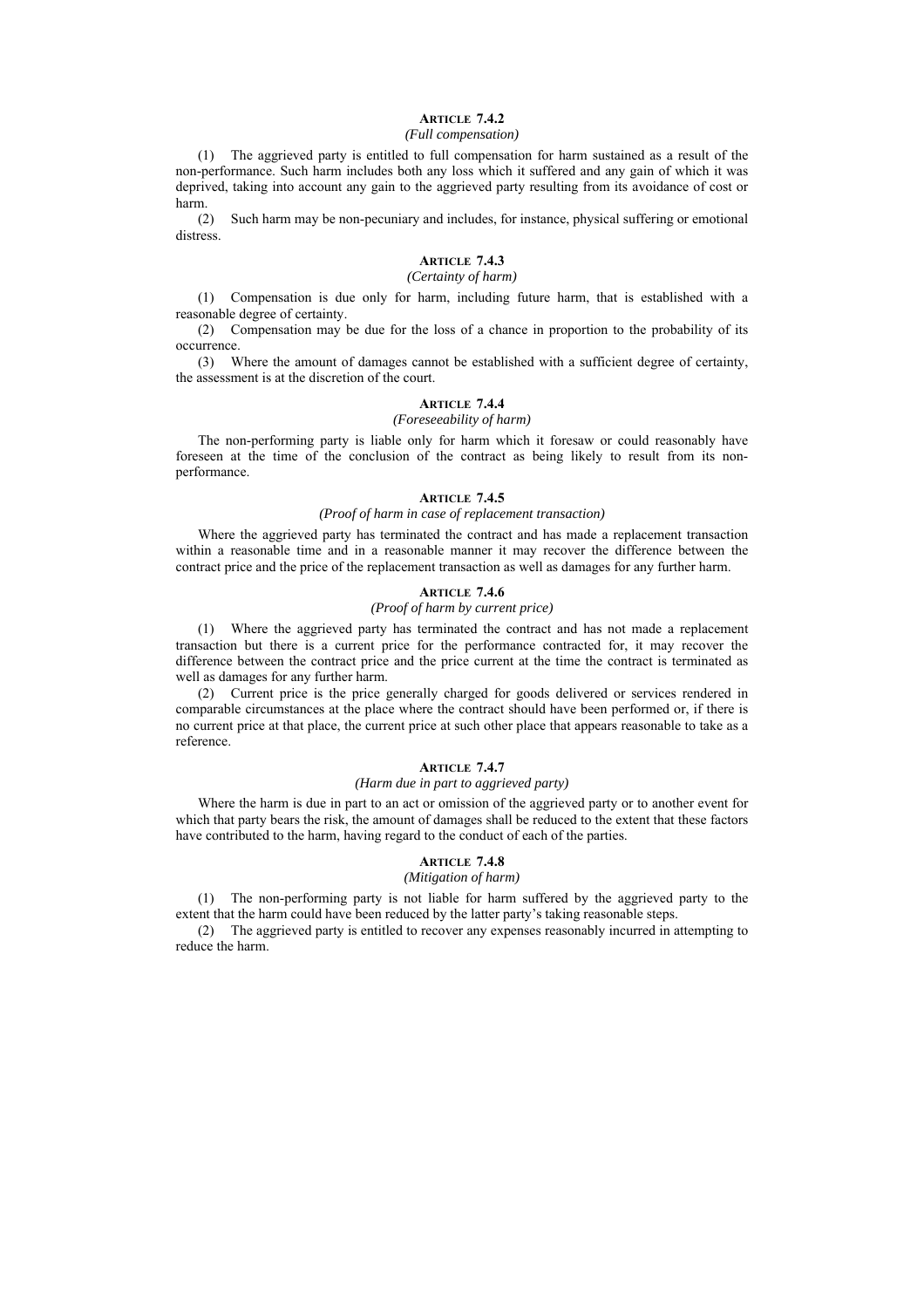# **ARTICLE 7.4.9**

#### *(Interest for failure to pay money)*

(1) If a party does not pay a sum of money when it falls due the aggrieved party is entitled to interest upon that sum from the time when payment is due to the time of payment whether or not the non-payment is excused.

(2) The rate of interest shall be the average bank short-term lending rate to prime borrowers prevailing for the currency of payment at the place for payment, or where no such rate exists at that place, then the same rate in the State of the currency of payment. In the absence of such a rate at either place the rate of interest shall be the appropriate rate fixed by the law of the State of the currency of payment.

(3) The aggrieved party is entitled to additional damages if the non-payment caused it a greater harm.

#### **ARTICLE 7.4.10**

#### *(Interest on damages)*

Unless otherwise agreed, interest on damages for non-performance of non-monetary obligations accrues as from the time of non-performance.

#### **ARTICLE 7.4.11**

### *(Manner of monetary redress)*

(1) Damages are to be paid in a lump sum. However, they may be payable in instalments where the nature of the harm makes this appropriate.

(2) Damages to be paid in instalments may be indexed.

# **ARTICLE 7.4.12**

### *(Currency in which to assess damages)*

Damages are to be assessed either in the currency in which the monetary obligation was expressed or in the currency in which the harm was suffered, whichever is more appropriate.

#### **ARTICLE 7.4.13**

### *(Agreed payment for non-performance)*

(1) Where the contract provides that a party who does not perform is to pay a specified sum to the aggrieved party for such non-performance, the aggrieved party is entitled to that sum irrespective of its actual harm.

(2) However, notwithstanding any agreement to the contrary the specified sum may be reduced to a reasonable amount where it is grossly excessive in relation to the harm resulting from the nonperformance and to the other circumstances.

# **CHAPTER 8 — SET-OFF**

### **ARTICLE 8.1**

### *(Conditions of set-off)*

(1) Where two parties owe each other money or other performances of the same kind, either of them ("the first party") may set off its obligation against that of its obligee ("the other party") if at the time of set-off

(a) the first party is entitled to perform its obligation;

(b) the other party's obligation is ascertained as to its existence and amount and performance is due.

(2) If the obligations of both parties arise from the same contract, the first party may also set off its obligation against an obligation of the other party which is not ascertained as to its existence or to its amount.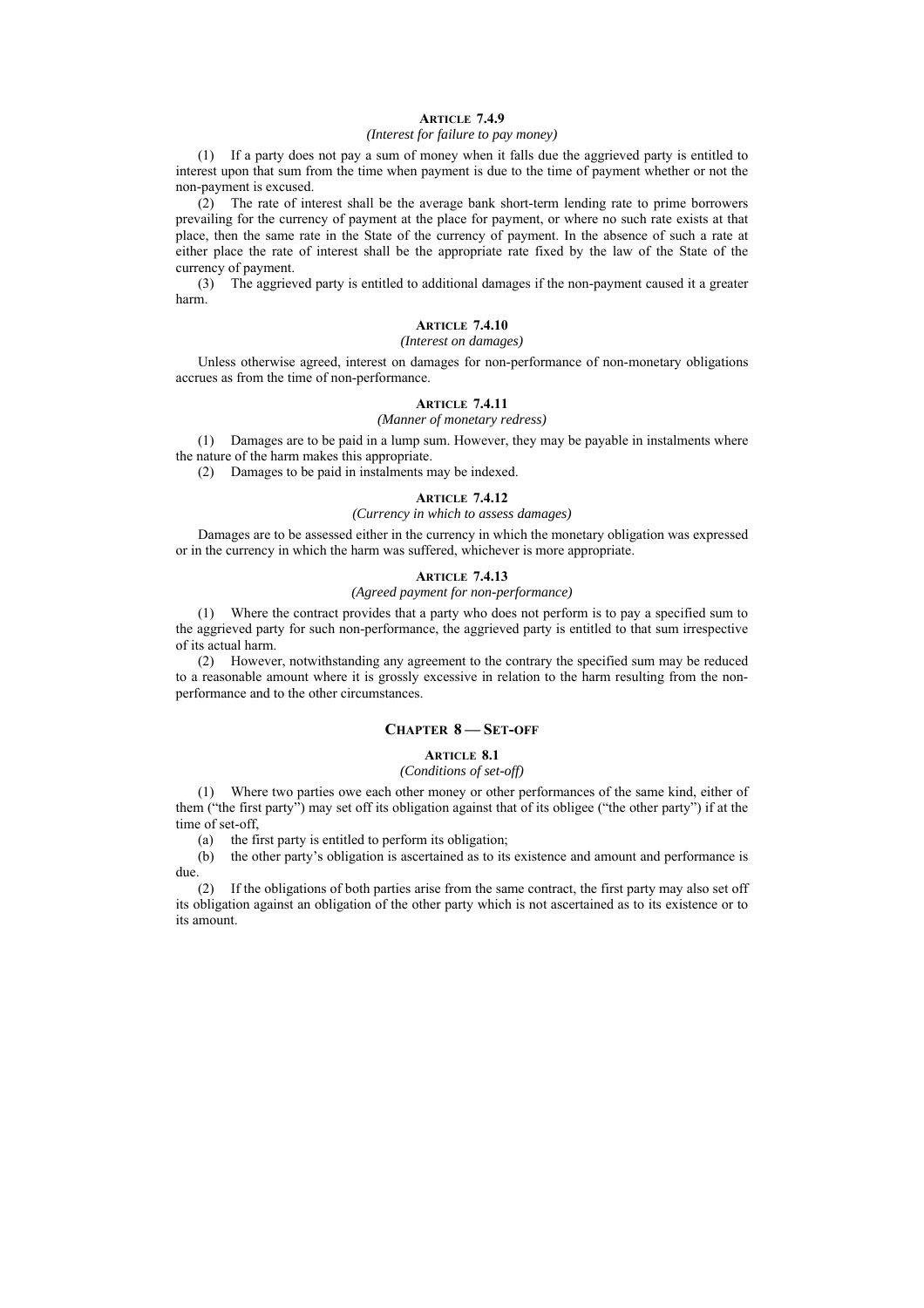# **ARTICLE 8.2**

#### *(Foreign currency set-off)*

Where the obligations are to pay money in different currencies, the right of set-off may be exercised, provided that both currencies are freely convertible and the parties have not agreed that the first party shall pay only in a specified currency.

#### **ARTICLE 8.3**

# *(Set-off by notice)*

The right of set-off is exercised by notice to the other party.

# **ARTICLE 8.4**

#### *(Content of notice)*

(1) The notice must specify the obligations to which it relates.

(2) If the notice does not specify the obligation against which set-off is exercised, the other party may, within a reasonable time, declare to the first party the obligation to which set-off relates. If no such declaration is made, the set-off will relate to all the obligations proportionally.

# **ARTICLE 8.5**

*(Effect of set-off)* 

(1) Set-off discharges the obligations.

(2) If obligations differ in amount, set-off discharges the obligations up to the amount of the lesser obligation.

(3) Set-off takes effect as from the time of notice.

# **CHAPTER 9 — ASSIGNMENT OF RIGHTS, TRANSFER OF OBLIGATIONS, ASSIGNMENT OF CONTRACTS**

#### **SECTION 1: ASSIGNMENT OF RIGHTS**

# **ARTICLE 9.1.1**

*(Definitions)* 

"Assignment of a right" means the transfer by agreement from one person (the "assignor") to another person (the "assignee"), including transfer by way of security, of the assignor's right to payment of a monetary sum or other performance from a third person ("the obligor").

# **ARTICLE 9.1.2**

# *(Exclusions)*

This Section does not apply to transfers made under the special rules governing the transfers:

(a) of instruments such as negotiable instruments, documents of title or financial instruments,

(b) of rights in the course of transferring a business.

or

#### **ARTICLE 9.1.3**

#### *(Assignability of non-monetary rights)*

A right to non-monetary performance may be assigned only if the assignment does not render the obligation significantly more burdensome.

### **ARTICLE 9.1.4**

# *(Partial assignment)*

(1) A right to the payment of a monetary sum may be assigned partially.

(2) A right to other performance may be assigned partially only if it is divisible, and the assignment does not render the obligation significantly more burdensome.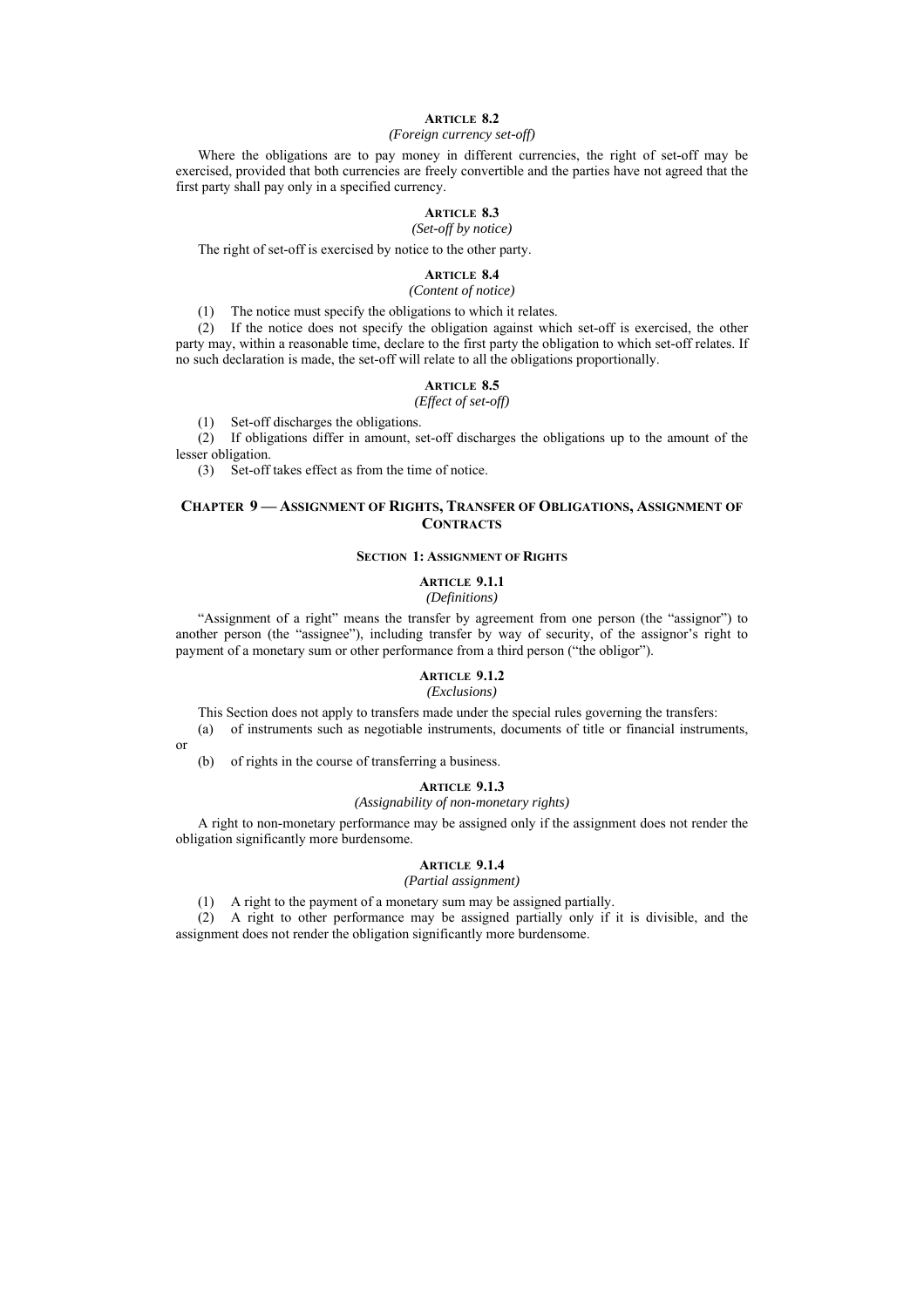# **ARTICLE 9.1.5**

### *(Future rights)*

A future right is deemed to be transferred at the time of the agreement, provided the right, when it comes into existence, can be identified as the right to which the assignment relates.

# **ARTICLE 9.1.6**

# *(Rights assigned without individual specification)*

A number of rights may be assigned without individual specification, provided such rights can be identified as rights to which the assignment relates at the time of the assignment or when they come into existence.

#### **ARTICLE 9.1.7**

#### *(Agreement between assignor and assignee sufficient)*

(1) A right is assigned by mere agreement between the assignor and the assignee, without notice to the obligor.

(2) The consent of the obligor is not required unless the obligation in the circumstances is of an essentially personal character.

# **ARTICLE 9.1.8**

# *(Obligor's additional costs)*

The obligor has a right to be compensated by the assignor or the assignee for any additional costs caused by the assignment.

#### **ARTICLE 9.1.9**

#### *(Non-assignment clauses)*

(1) The assignment of a right to the payment of a monetary sum is effective notwithstanding an agreement between the assignor and the obligor limiting or prohibiting such an assignment. However, the assignor may be liable to the obligor for breach of contract.

(2) The assignment of a right to other performance is ineffective if it is contrary to an agreement between the assignor and the obligor limiting or prohibiting the assignment. Nevertheless, the assignment is effective if the assignee, at the time of the assignment, neither knew nor ought to have known of the agreement. The assignor may then be liable to the obligor for breach of contract.

#### **ARTICLE 9.1.10**

#### *(Notice to the obligor)*

(1) Until the obligor receives a notice of the assignment from either the assignor or the assignee, it is discharged by paying the assignor.

(2) After the obligor receives such a notice, it is discharged only by paying the assignee.

### **ARTICLE 9.1.11**

*(Successive assignments)*

If the same right has been assigned by the same assignor to two or more successive assignees, the obligor is discharged by paying according to the order in which the notices were received.

# **ARTICLE 9.1.12**

#### *(Adequate proof of assignment)*

(1) If notice of the assignment is given by the assignee, the obligor may request the assignee to provide within a reasonable time adequate proof that the assignment has been made.

- (2) Until adequate proof is provided, the obligor may withhold payment.
- (3) Unless adequate proof is provided, notice is not effective.

(4) Adequate proof includes, but is not limited to, any writing emanating from the assignor and indicating that the assignment has taken place.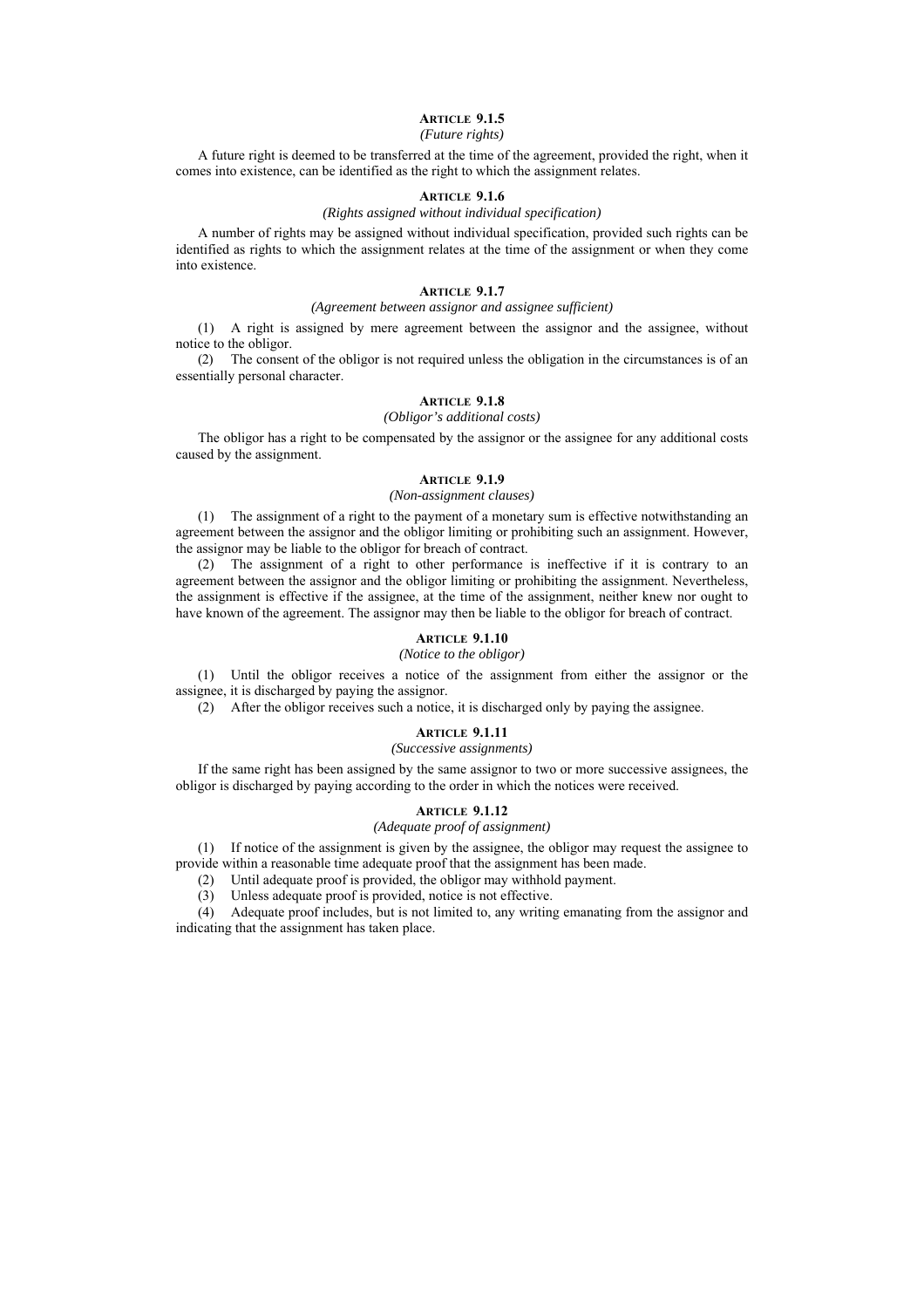# **ARTICLE 9.1.13**

# *(Defences and rights of set-off)*

(1) The obligor may assert against the assignee all defences that the obligor could assert against the assignor.

(2) The obligor may exercise against the assignee any right of set-off available to the obligor against the assignor up to the time notice of assignment was received.

### **ARTICLE 9.1.14**

*(Rights related to the right assigned)* 

The assignment of a right transfers to the assignee:

(a) all the assignor's rights to payment or other performance under the contract in respect of the right assigned, and

(b) all rights securing performance of the right assigned.

#### **ARTICLE 9.1.15**

#### *(Undertakings of the assignor)*

The assignor undertakes towards the assignee, except as otherwise disclosed to the assignee, that:

(a) the assigned right exists at the time of the assignment, unless the right is a future right;

(b) the assignor is entitled to assign the right;

(c) the right has not been previously assigned to another assignee, and it is free from any right or claim from a third party;

(d) the obligor does not have any defences;

(e) neither the obligor nor the assignor has given notice of set-off concerning the assigned right and will not give any such notice;

(f) the assignor will reimburse the assignee for any payment received from the obligor before notice of the assignment was given.

### **SECTION 2: TRANSFER OF OBLIGATIONS**

#### **ARTICLE 9.2.1**

#### *(Modes of transfer)*

An obligation to pay money or render other performance may be transferred from one person (the "original obligor") to another person (the "new obligor") either

(a) by an agreement between the original obligor and the new obligor subject to Article 9.2.3, or

(b) by an agreement between the obligee and the new obligor, by which the new obligor assumes the obligation.

# **ARTICLE 9.2.2**

### *(Exclusion)*

This Section does not apply to transfers of obligations made under the special rules governing transfers of obligations in the course of transferring a business.

#### **ARTICLE 9.2.3**

#### *(Requirement of obligee's consent to transfer)*

The transfer of an obligation by an agreement between the original obligor and the new obligor requires the consent of the obligee.

### **ARTICLE 9.2.4**

*(Advance consent of obligee)* 

(1) The obligee may give its consent in advance.

(2) If the obligee has given its consent in advance, the transfer of the obligation becomes effective when a notice of the transfer is given to the obligee or when the obligee acknowledges it.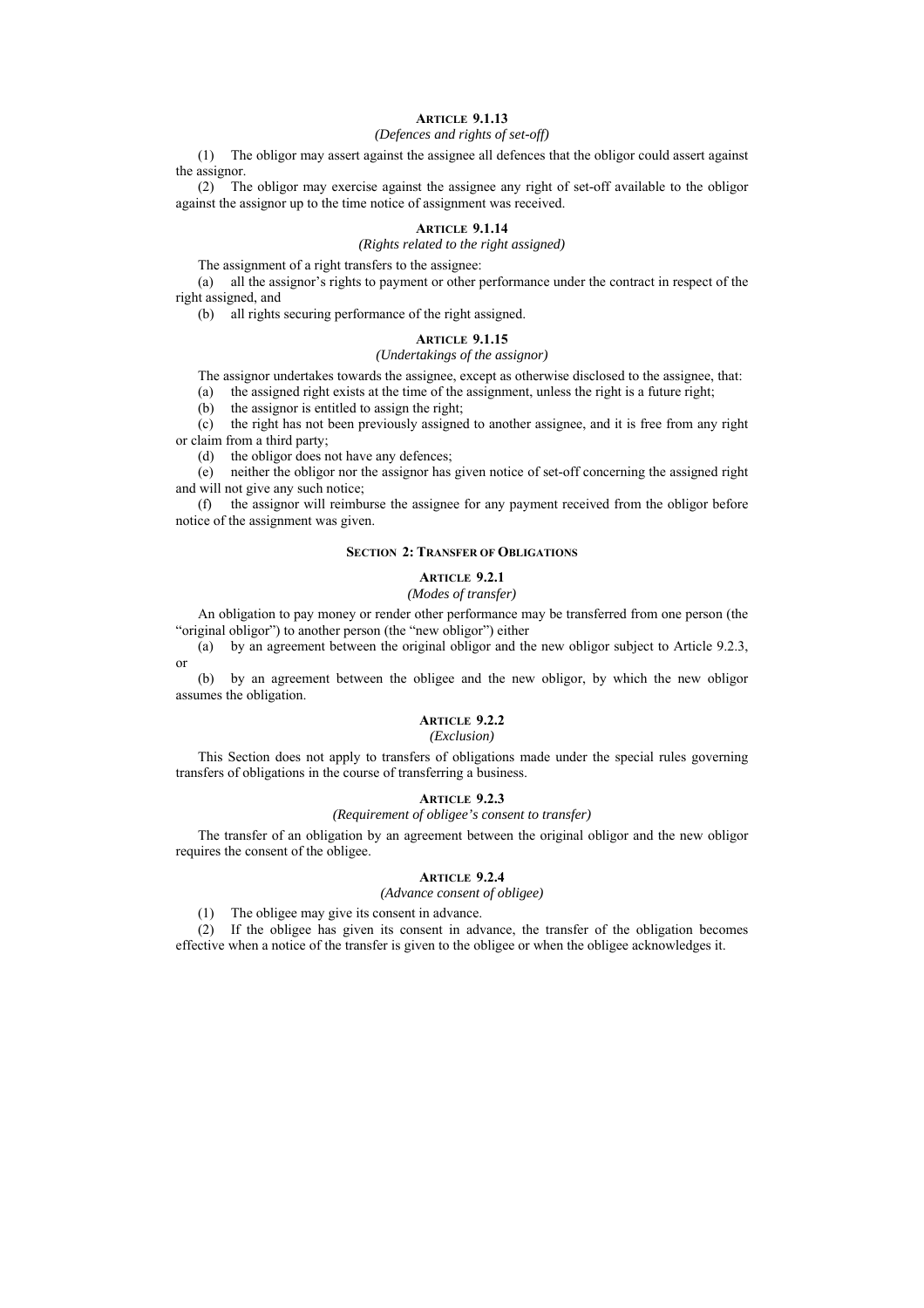# **ARTICLE 9.2.5**

*(Discharge of original obligor)* 

(1) The obligee may discharge the original obligor.

(2) The obligee may also retain the original obligor as an obligor in case the new obligor does not perform properly.

(3) Otherwise the original obligor and the new obligor are jointly and severally liable.

#### **ARTICLE 9.2.6**

### *(Third party performance)*

(1) Without the obligee's consent, the obligor may contract with another person that this person will perform the obligation in place of the obligor, unless the obligation in the circumstances has an essentially personal character.

(2) The obligee retains its claim against the obligor.

#### **ARTICLE 9.2.7**

#### *(Defences and rights of set-off)*

(1) The new obligor may assert against the obligee all defences which the original obligor could assert against the obligee.

(2) The new obligor may not exercise against the obligee any right of set-off available to the original obligor against the obligee.

### **ARTICLE 9.2.8**

#### *(Rights related to the obligation transferred)*

(1) The obligee may assert against the new obligor all its rights to payment or other performance under the contract in respect of the obligation transferred.

(2) If the original obligor is discharged under Article 9.2.5(1), a security granted by any person other than the new obligor for the performance of the obligation is discharged, unless that other person agrees that it should continue to be available to the obligee.

(3) Discharge of the original obligor also extends to any security of the original obligor given to the obligee for the performance of the obligation, unless the security is over an asset which is transferred as part of a transaction between the original obligor and the new obligor.

#### **SECTION 3: ASSIGNMENT OF CONTRACTS**

# **ARTICLE 9.3.1**

# *(Definitions)*

"Assignment of a contract" means the transfer by agreement from one person (the "assignor") to another person (the "assignee") of the assignor's rights and obligations arising out of a contract with another person (the "other party").

### **ARTICLE 9.3.2**

#### *(Exclusion)*

This Section does not apply to the assignment of contracts made under the special rules governing transfers of contracts in the course of transferring a business.

# **ARTICLE 9.3.3**

*(Requirement of consent of the other party)* 

The assignment of a contract requires the consent of the other party.

# **ARTICLE 9.3.4**

*(Advance consent of the other party)* 

(1) The other party may give its consent in advance.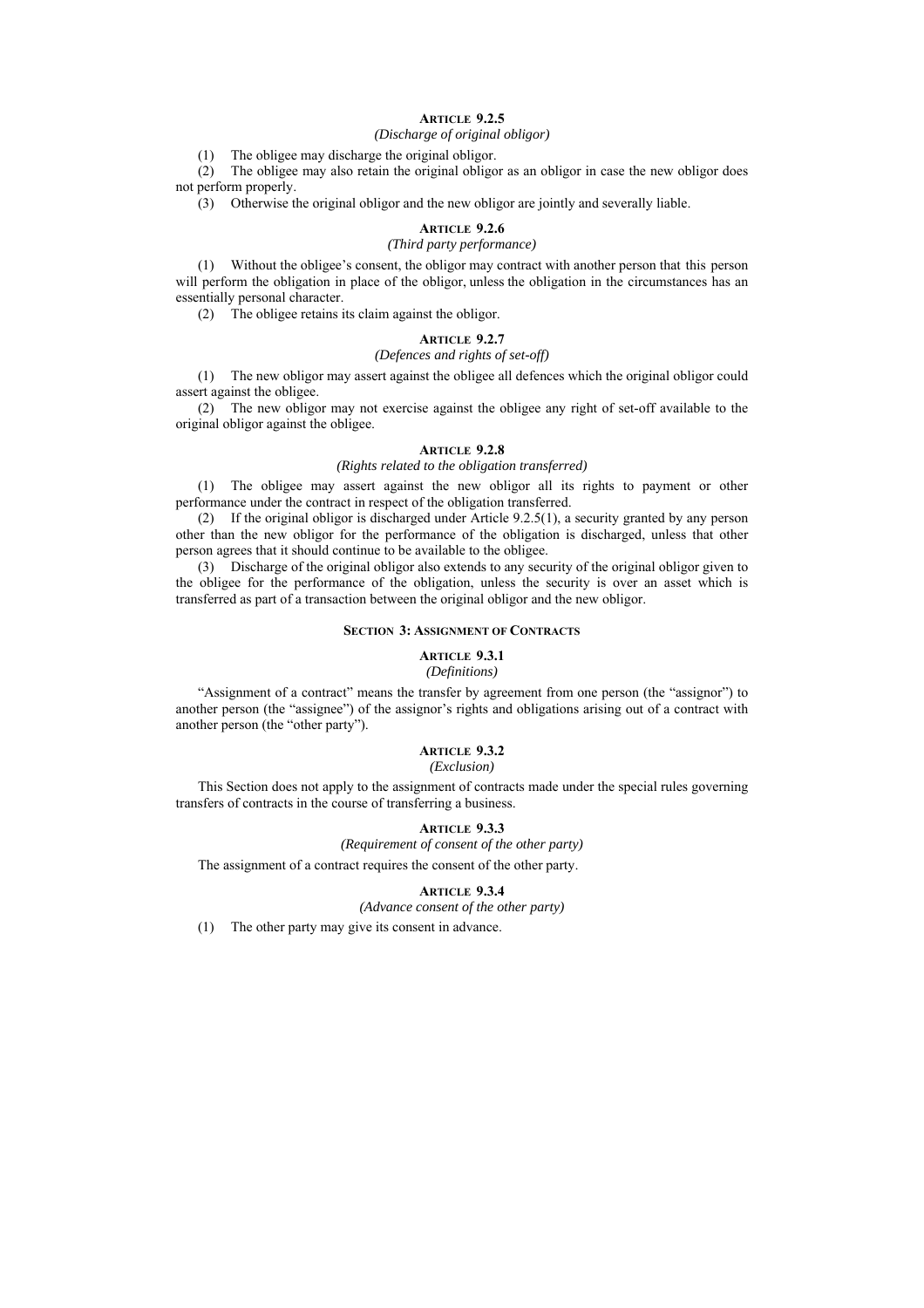(2) If the other party has given its consent in advance, the assignment of the contract becomes effective when a notice of the assignment is given to the other party or when the other party acknowledges it.

# **ARTICLE 9.3.5**

*(Discharge of the assignor)* 

(1) The other party may discharge the assignor.

(2) The other party may also retain the assignor as an obligor in case the assignee does not perform properly.

(3) Otherwise the assignor and the assignee are jointly and severally liable.

### **ARTICLE 9.3.6**

# *(Defences and rights of set-off)*

(1) To the extent that the assignment of a contract involves an assignment of rights, Article 9.1.13 applies accordingly.

(2) To the extent that the assignment of a contract involves a transfer of obligations, Article 9.2.7 applies accordingly.

# **ARTICLE 9.3.7**

*(Rights transferred with the contract)* 

(1) To the extent that the assignment of a contract involves an assignment of rights, Article 9.1.14 applies accordingly.

(2) To the extent that the assignment of a contract involves a transfer of obligations, Article 9.2.8 applies accordingly.

#### **CHAPTER 10 — LIMITATION PERIODS**

#### **ARTICLE 10.1**

# *(Scope of the Chapter)*

(1) The exercise of rights governed by the Principles is barred by the expiration of a period of time, referred to as "limitation period", according to the rules of this Chapter.

(2) This Chapter does not govern the time within which one party is required under the Principles, as a condition for the acquisition or exercise of its right, to give notice to the other party or to perform any act other than the institution of legal proceedings.

# **ARTICLE 10.2**

*(Limitation periods)* 

(1) The general limitation period is three years beginning on the day after the day the obligee knows or ought to know the facts as a result of which the obligee's right can be exercised.

(2) In any event, the maximum limitation period is ten years beginning on the day after the day the right can be exercised.

### **ARTICLE 10.3**

#### *(Modification of limitation periods by the parties)*

- (1) The parties may modify the limitation periods.
- (2) However they may not
- (a) shorten the general limitation period to less than one year;
- (b) shorten the maximum limitation period to less than four years;
- (c) extend the maximum limitation period to more than fifteen years.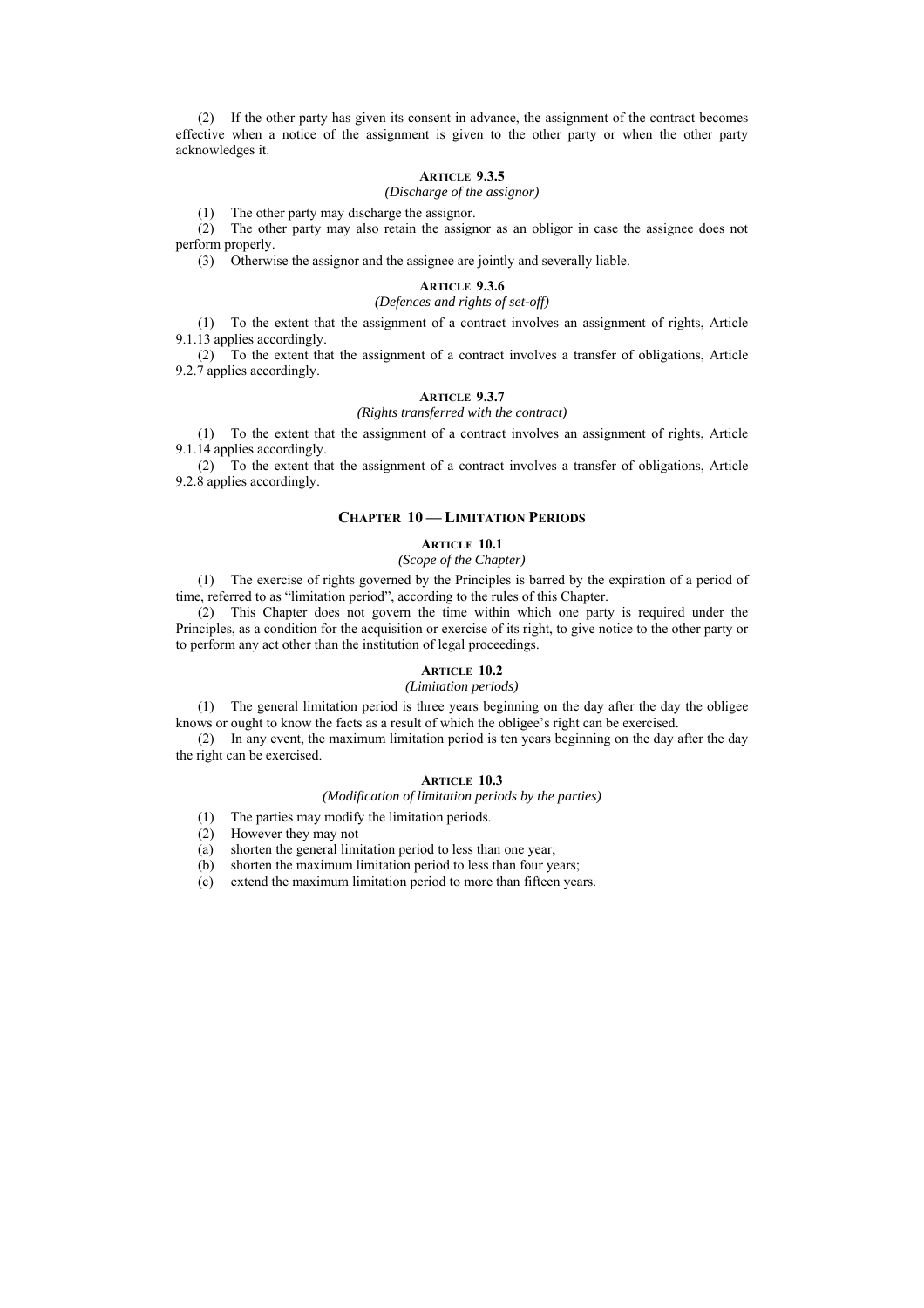# **ARTICLE 10.4**

#### *(New limitation period by acknowledgement)*

(1) Where the obligor before the expiration of the general limitation period acknowledges the right of the obligee, a new general limitation period begins on the day after the day of the acknowledgement.

(2) The maximum limitation period does not begin to run again, but may be exceeded by the beginning of a new general limitation period under Article 10.2(1).

#### **ARTICLE 10.5**

# *(Suspension by judicial proceedings)*

(1) The running of the limitation period is suspended

(a) when the obligee performs any act, by commencing judicial proceedings or in judicial proceedings already instituted, that is recognised by the law of the court as asserting the obligee's right against the obligor;

(b) in the case of the obligor's insolvency when the obligee has asserted its rights in the insolvency proceedings; or

(c) in the case of proceedings for dissolution of the entity which is the obligor when the obligee has asserted its rights in the dissolution proceedings.

(2) Suspension lasts until a final decision has been issued or until the proceedings have been otherwise terminated.

#### **ARTICLE 10.6**

### *(Suspension by arbitral proceedings)*

(1) The running of the limitation period is suspended when the obligee performs any act, by commencing arbitral proceedings or in arbitral proceedings already instituted, that is recognised by the law of the arbitral tribunal as asserting the obligee's right against the obligor. In the absence of regulations for arbitral proceedings or provisions determining the exact date of the commencement of arbitral proceedings, the proceedings are deemed to commence on the date on which a request that the right in dispute should be adjudicated reaches the obligor.

(2) Suspension lasts until a binding decision has been issued or until the proceedings have been otherwise terminated.

#### **ARTICLE 10.7**

#### *(Alternative dispute resolution)*

The provisions of Articles 10.5 and 10.6 apply with appropriate modifications to other proceedings whereby the parties request a third person to assist them in their attempt to reach an amicable settlement of their dispute.

#### **ARTICLE 10.8**

### *(Suspension in case of force majeure, death or incapacity)*

(1) Where the obligee has been prevented by an impediment that is beyond its control and that it could neither avoid nor overcome, from causing a limitation period to cease to run under the preceding Articles, the general limitation period is suspended so as not to expire before one year after the relevant impediment has ceased to exist.

(2) Where the impediment consists of the incapacity or death of the obligee or obligor, suspension ceases when a representative for the incapacitated or deceased party or its estate has been appointed or a successor has inherited the respective party's position. The additional one-year period under paragraph (1) applies accordingly.

### **ARTICLE 10.9**

#### *(Effects of expiration of limitation period)*

(1) The expiration of the limitation period does not extinguish the right.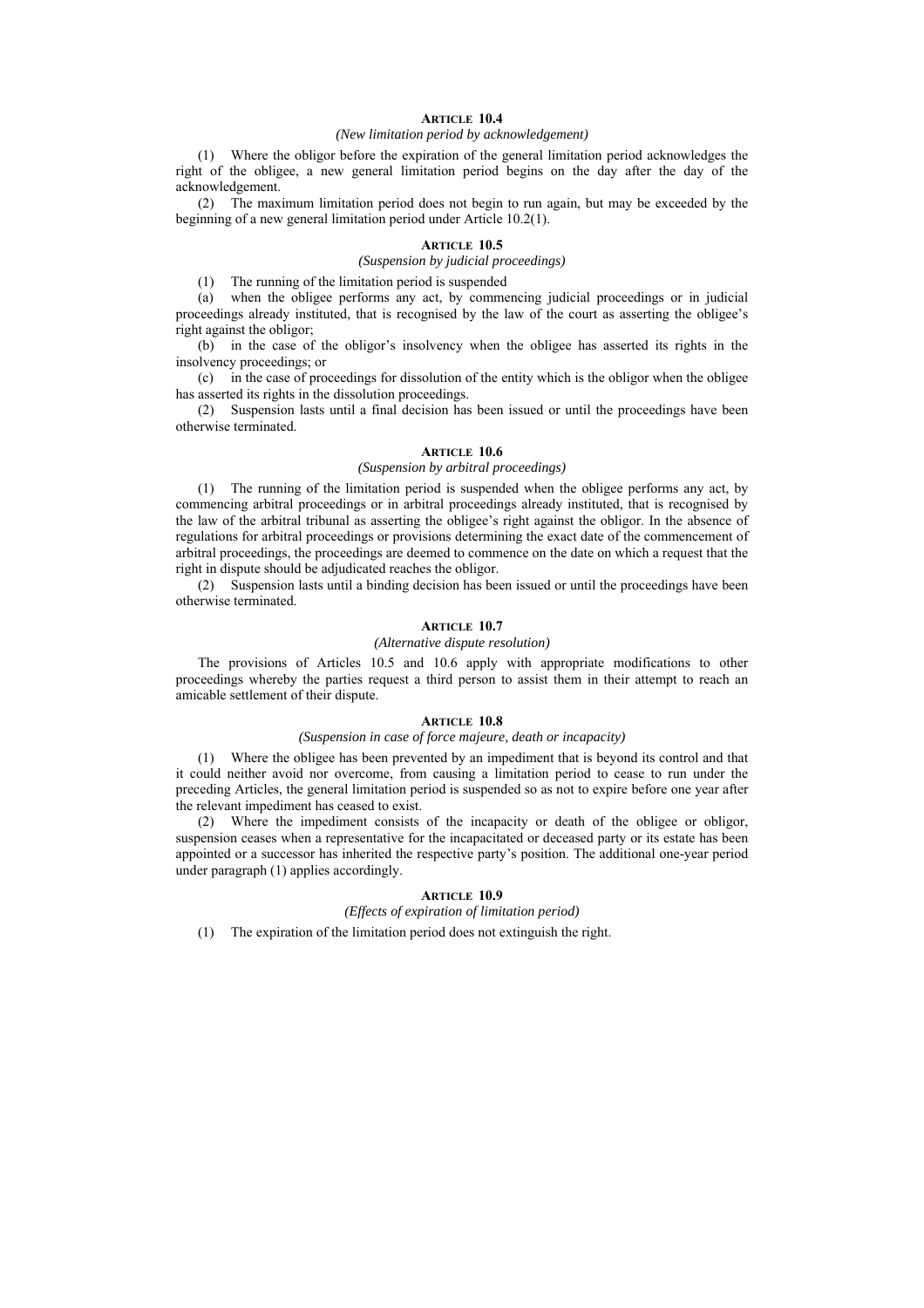(2) For the expiration of the limitation period to have effect, the obligor must assert it as a defence.

(3) A right may still be relied on as a defence even though the expiration of the limitation period for that right has been asserted.

# **ARTICLE 10.10**

#### *(Right of set-off)*

The obligee may exercise the right of set-off until the obligor has asserted the expiration of the limitation period.

# **ARTICLE 10.11**

#### *(Restitution)*

Where there has been performance in order to discharge an obligation, there is no right of restitution merely because the limitation period has expired.

### **CHAPTER 11 — PLURALITY OF OBLIGORS AND OF OBLIGEES**

#### **SECTION 1: PLURALITY OF OBLIGORS**

#### **ARTICLE 11.1.1**

# *(Definitions)*

When several obligors are bound by the same obligation towards an obligee:

- (a) the obligations are joint and several when each obligor is bound for the whole obligation;
- (b) the obligations are separate when each obligor is bound only for its share.

# **ARTICLE 11.1.2**

#### *(Presumption of joint and several obligations)*

When several obligors are bound by the same obligation towards an obligee, they are presumed to be jointly and severally bound, unless the circumstances indicate otherwise.

### **ARTICLE 11.1.3**

### *(Obligee's rights against joint and several obligors)*

When obligors are jointly and severally bound, the obligee may require performance from any one of them, until full performance has been received.

### **ARTICLE 11.1.4**

# *(Availability of defences and rights of set-off)*

A joint and several obligor against whom a claim is made by the obligee may assert all the defences and rights of set-off that are personal to it or that are common to all the co-obligors, but may not assert defences or rights of set-off that are personal to one or several of the other co-obligors.

#### **ARTICLE 11.1.5**

#### *(Effect of performance or set-off)*

Performance or set-off by a joint and several obligor or set-off by the obligee against one joint and several obligor discharges the other obligors in relation to the obligee to the extent of the performance or set-off.

#### **ARTICLE 11.1.6**

# *(Effect of release or settlement)*

(1) Release of one joint and several obligor, or settlement with one joint and several obligor, discharges all the other obligors for the share of the released or settling obligor, unless the circumstances indicate otherwise.

(2) When the other obligors are discharged for the share of the released obligor, they no longer have a contributory claim against the released obligor under Article 11.1.10.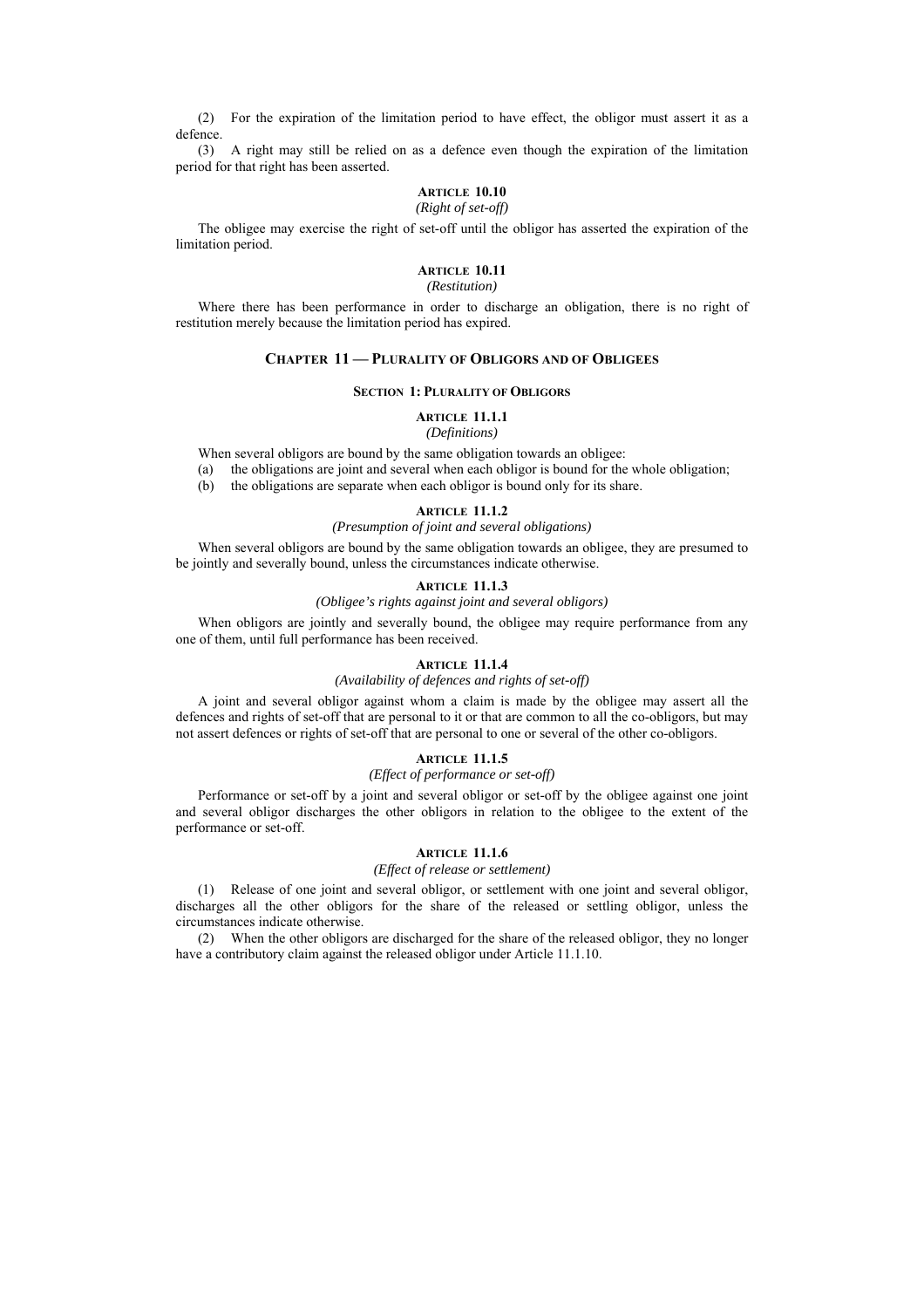# **ARTICLE 11.1.7**

# *(Effect of expiration or suspension of limitation period)*

(1) Expiration of the limitation period of the obligee's rights against one joint and several obligor does not affect:

(a) the obligations to the obligee of the other joint and several obligors; or

(b) the rights of recourse between the joint and several obligors under Article 11.1.10.

(2) If the obligee initiates proceedings under Articles 10.5, 10.6 or 10.7 against one joint and several obligor, the running of the limitation period is also suspended against the other joint and several obligors.

# **ARTICLE 11.1.8**

# *(Effect of judgment)*

(1) A decision by a court as to the liability to the obligee of one joint and several obligor does not affect:

(a) the obligations to the obligee of the other joint and several obligors; or

(b) the rights of recourse between the joint and several obligors under Article 11.1.10.

(2) However, the other joint and several obligors may rely on such a decision, except if it was based on grounds personal to the obligor concerned. In such a case, the rights of recourse between the joint and several obligors under Article 11.1.10 are affected accordingly.

#### **ARTICLE 11.1.9**

#### *(Apportionment among joint and several obligors)*

As among themselves, joint and several obligors are bound in equal shares, unless the circumstances indicate otherwise.

#### **ARTICLE 11.1.10**

#### *(Extent of contributory claim)*

A joint and several obligor who has performed more than its share may claim the excess from any of the other obligors to the extent of each obligor's unperformed share.

### **ARTICLE 11.1.11**

### *(Rights of the obligee)*

(1) A joint and several obligor to whom Article 11.1.10 applies may also exercise the rights of the obligee, including all rights securing their performance, to recover the excess from all or any of the other obligors to the extent of each obligor's unperformed share.

(2) An obligee who has not received full performance retains its rights against the co-obligors to the extent of the unperformed part, with precedence over co-obligors exercising contributory claims.

#### **ARTICLE 11.1.12**

# *(Defences in contributory claims)*

A joint and several obligor against whom a claim is made by the co-obligor who has performed the obligation :

(a) may raise any common defences and rights of set-off that were available to be asserted by the co-obligor against the obligee ;

(b) may assert defences which are personal to itself ;

(c) may not assert defences and rights of set-off which are personal to one or several of the other co-obligors.